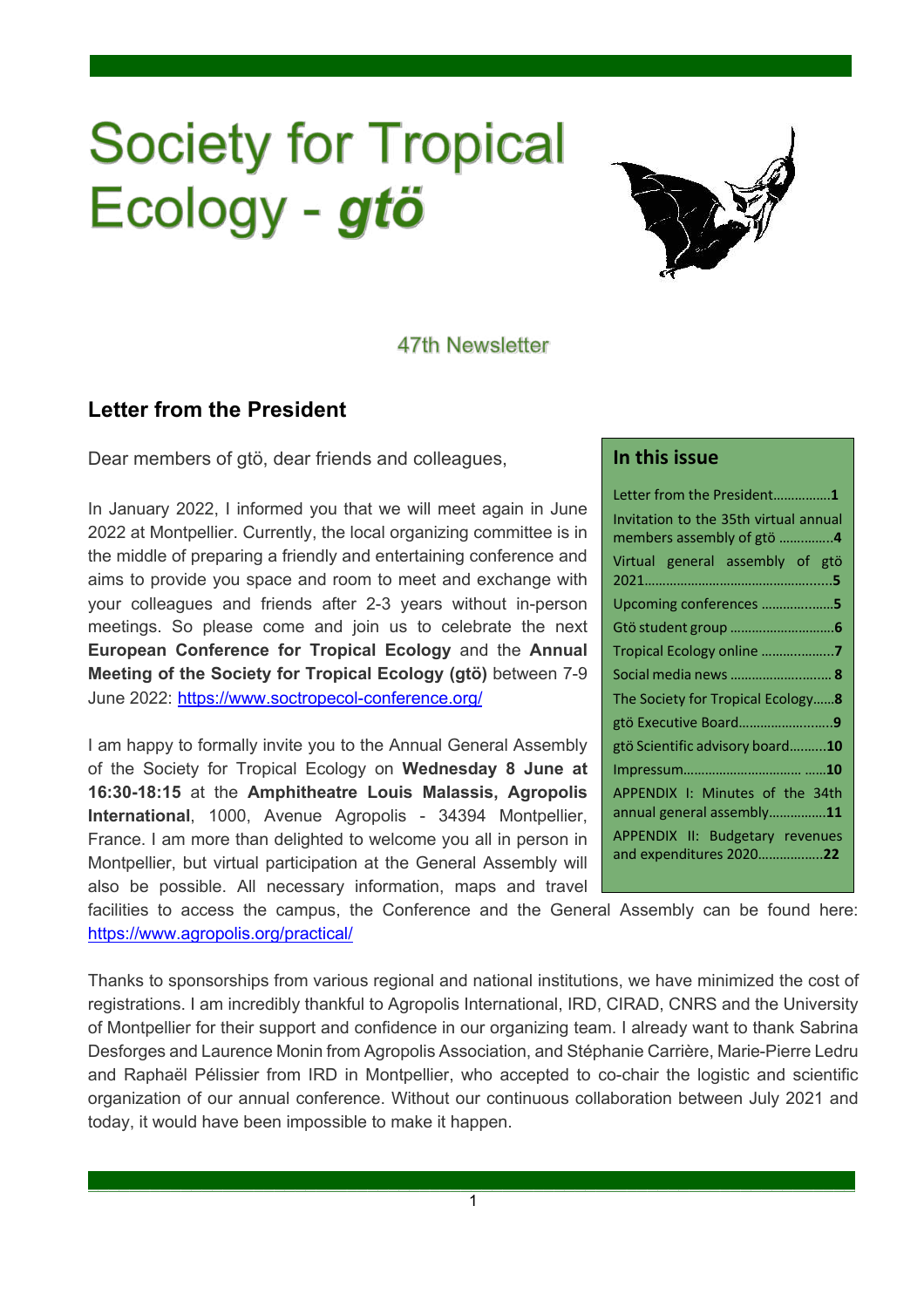Today, the expected (i.e., pre-registered) attendance is about 240 participants, among them 100 students and participants from low-income countries, and 120 academics. As you read below, there will be a good attendance (83%) coming from European countries, but we will also welcome colleagues from America, Africa, and Asia-Pacific. The program is soon finalized. There will be substantial contributions and a breadth of topics based on the provisional list of planned sessions with both oral and poster presentations:

.

- Integrating biodiversity assessment, land surface modelling and sensing
- Mountain biogeography
- Sustainable hunting
- Managing tropical agricultural land systems more sustainably for people and nature
- Mangrove ecosystems in the Anthropocene
- Forest values and landscape approaches to protect them
- Novel methods in tropical forest ecology: remote sensing, machine learning and forest models
- Tropical ecosystems response to disturbances
- Diversification in the tropics
- Tropical paleovegetation dynamics: cross-disciplinary research to understand ecosystem responses to past environmental changes
- e-DNA in the tropics
- Biodiversity and ecology of oceanic and terrestrial tropical islands
- Tropical lianas: functional traits, ecology and impact in the tropics
- Biotic interactions
- Tropical Molecular Ecology
- Tropical Soil Life

Finally, I would like to thank all chairs of sessions and the organisers of two cancelled conferences in Leipzig (2020) and Prague (2021) for their contribution and presence at #gtoe2022.

Be ready for a busy 3-day tropical ecology event in Montpellier! Let us work together for a peaceful future in Europe and the world.

Pierre-Michel Forget President, Society for Tropical Ecology

https://www.soctropecol.eu/content/membership https://soctropecol-conference.eu/ https://www.ecotropica.eu/index.php/ecotropica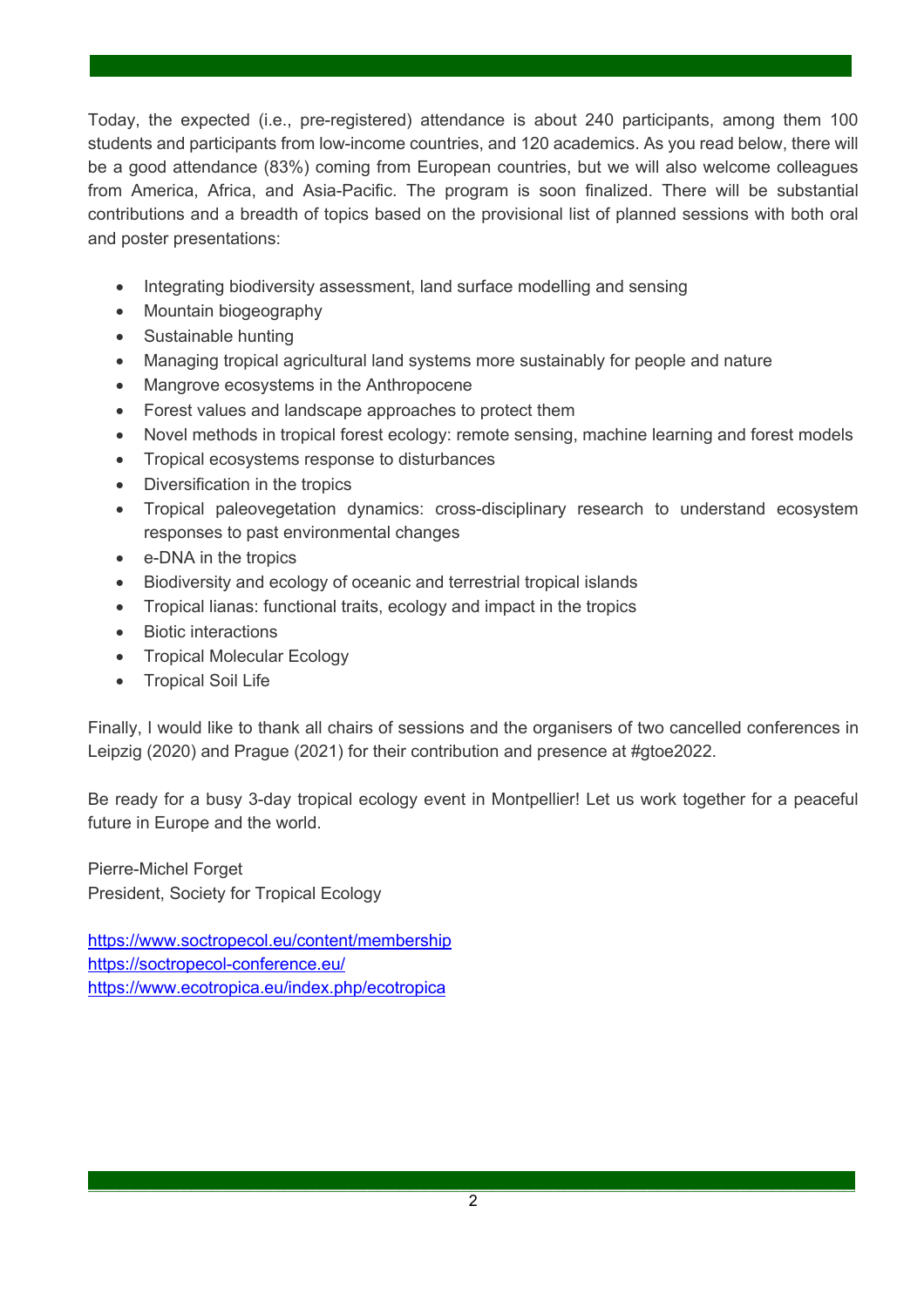

Tropical mountain dry forests at Laipuna, Southern Ecuador. Study site of the new DFG-funded research unit "Environmental changes in biodiversity hotspot ecosystems of South Ecuador: response and feedback effects (RESPECT)". Picture: Annemarie Wurz.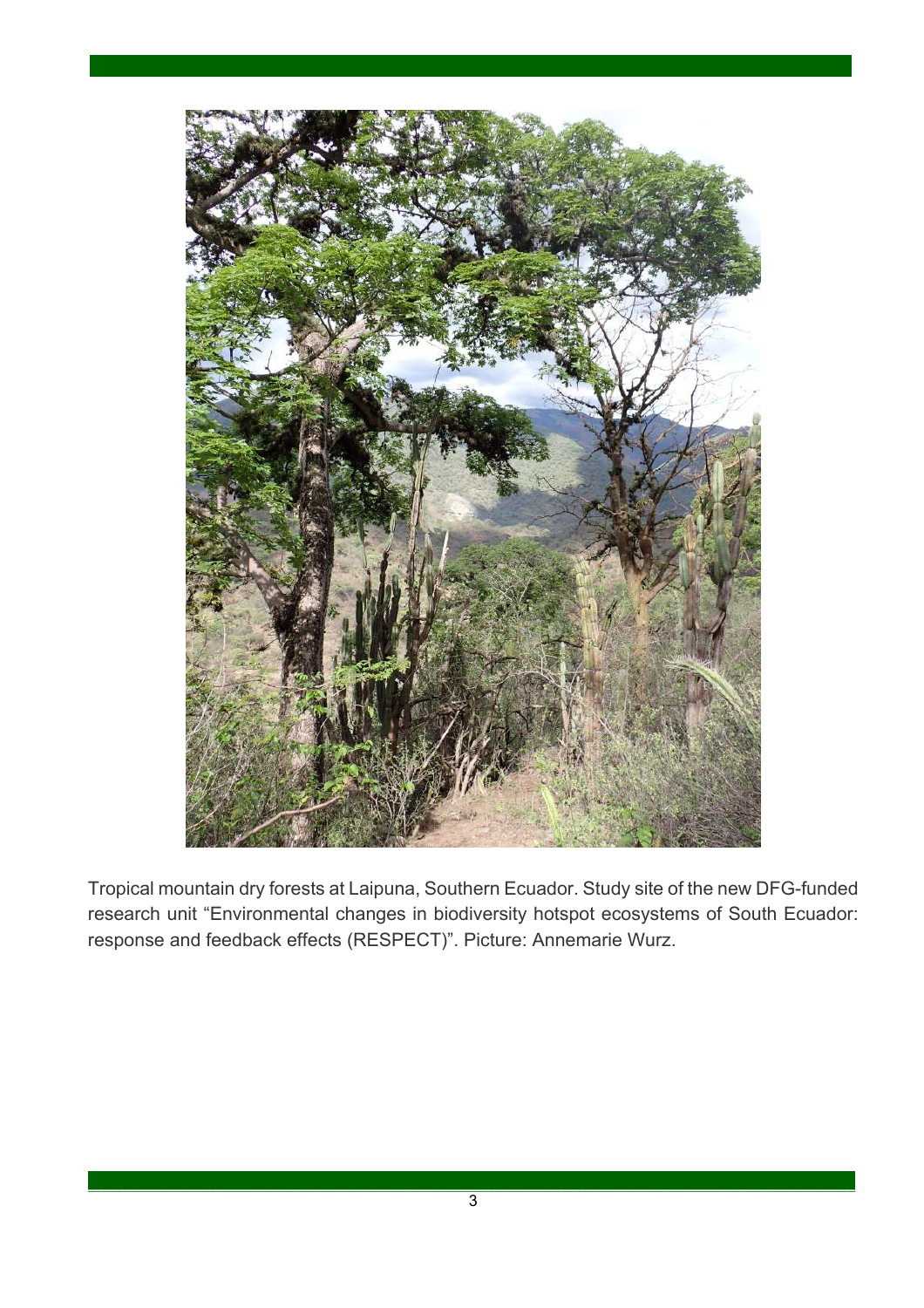# **Invitation to the 35th general assembly of gtö in 2022**

The Executive Board of the *gtö,* represented by its President, invites its members to the **35th general assembly held in hybrid mode on Wednesday, 8th June 202 from 17h00 to 18h00.**  The meeting will be held in person in the Amphi Louis Malassis, Agropolis, Montpellier, and will also be transmitted virtually. We will send the specific link about one week before to all members.

.

# **Agenda:**

- 1. Opening of the general assembly by the president and approval of the agenda
- 2. Election of the assembly's secretary
- 3. Approval of the minutes of the 34th general assembly
- 4. Report of the executive board on the activities of the society in 2021
- 5. Report of the treasurer on the financial year 2021
- 6. Report of the cash accountants
- 7. Discharge of the executive board
- 8. Report of the advisory board
- 9. Code of conduct for the gtö
- 10. Election of the cash accountants
- 11. Ecotropica
- 12. Preparation of future annual meetings
- 13. Miscellaneous

# **Einladung zur 35. Mitgliederversammlung der** *gtö* **- 2022**

Das Präsidium der *gtö,* vertreten durch den Präsidenten, lädt alle Mitglieder ein zur hybriden **35. Mitgliederversammlung der** *gtö* **am Mittwoch, 8. Juni 2022 von 17:00 bis 18:00 Uhr**. Die Sitzung wird in Präsenz im Amphi Louis Malassis, Agropolis, Montpellier, stattfinden und gleichzeitig auch virtuell übertragen. Der dazugehörige Link wird circa eine Woche vorher an alle Mitglieder verschickt.

Tagesordnung:

- 1. Eröffnung der Mitgliederversammlung durch den Präsidenten und Annahme der Tagesordnung
- 2. Wahl des/der Schriftführenden
- 3. Genehmigung des Protokolls der 34. Mitgliederversammlung
- 4. Bericht des Präsidiums über die Aktivitäten der Gesellschaft in 2021
- 5. Bericht der Schatzmeisterin zum Geschäftsjahr 2021
- 6. Bericht der Kassenprüfenden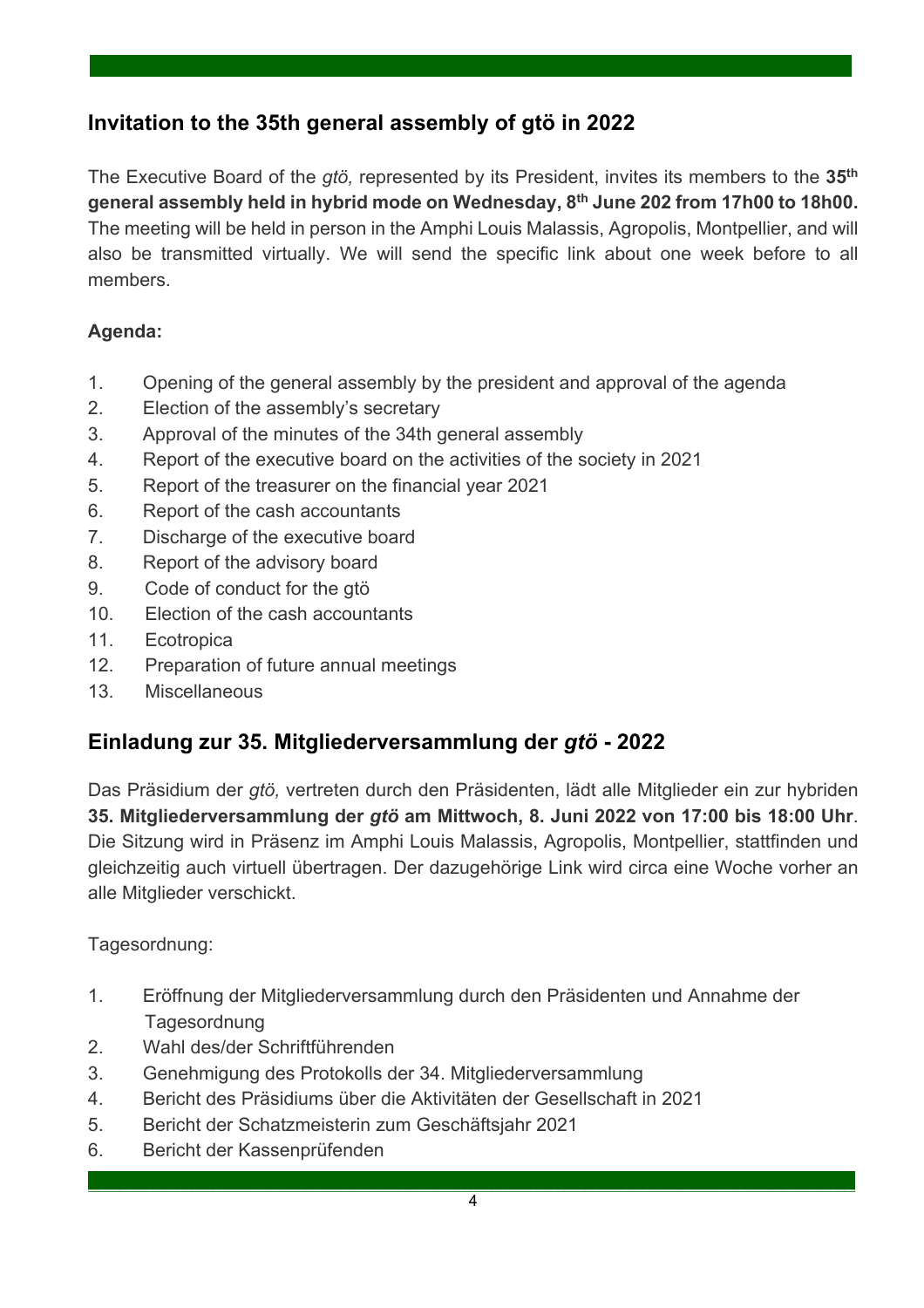- 7. Entlastung des Präsidiums
- 8. Bericht des Wissenschaftlichen Beirats
- 9. Code of Conduct für die gtö
- 10. Wahl der Kassenprüfenden
- 11. Ecotropica
- 12. Vorbereitung der zukünftigen Jahrestagungen
- 13. Verschiedenes

# **Second virtual, and 34th general assembly of gtö in 2021 via Zoom**

Due to the ongoing pandemic, the second virtual general assembly was held on 02.02.2021 via Zoom.

.

#### *See Appendix I for the minutes of the general assembly 2021 See Appendix II for budgetary revenues and expenditures 2020 ("Kassenbericht")*



# **Upcoming conferences**

We are very happy to announce the **future conference locations of the society for tropical ecology / gtö** for the upcoming years. We very much hope that we will be back on a regular meeting schedule from now on.

 **2022: Montpellier, France 2023: Prague, Czech Republic** (moved from 2021 due to the Covid pandemic)  **2024: Berlin, Germany 2025: Lisbon, Portugal**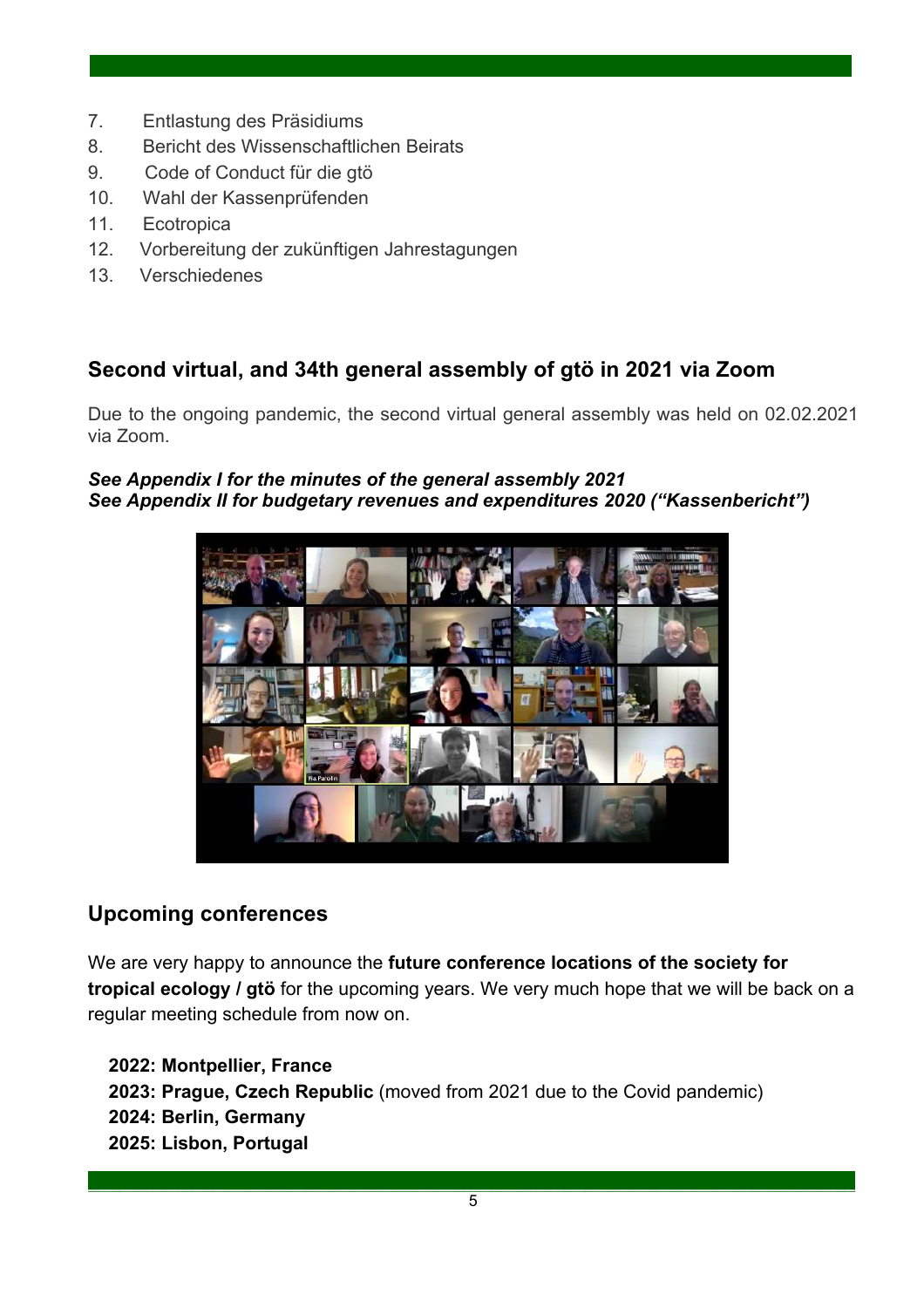# **A new addition to the society: The Gtö student group**

In September 2021 the Gtö has established a student group (founding members: Paulina Grigusova, Annemarie Wurz and Dominik Schüßler). The student group is a platform for early career researchers to exchange about their experiences in science. Every Gtö member can join the group. We also offer 1-year free trials for non-members. The student group facilitates the networking of early career researchers based in different countries. Furthermore, the student group offers the opportunity to get actively involved with the Society for Tropical Ecology, by e.g. developing new ideas for society activities and representing the society on social media.

.



Photo showing the student group members Paulina Grigusova, Annemarie Wurz, Francisco Velásquez Puentes, Dominik Schüßler and Andres Angulo Rubiano (from top left to bottom right).

Up until now, we have had five online student group meetings. We meet once per month and our group currently consists of six active members from four different countries. The meetings are characterized by an informal, open and friendly atmosphere. Each student group meeting starts with an update of everyone (current activities, publications and field plans). Here, we talk openly about the struggles and highlights of our research life and give each other advise. We cover topics such as data analysis, work-life balance, home office routine during the pandemic, job applications and networking opportunities. At the end of 2021, we talked about our scientific goals for 2022 and how to achieve them. Besides exchanging about our personal scientific activities, we discuss how to advertise the society on social media and decide on topics for future posts. At the moment, we manage the societies twitter, youtube and facebook account. With our social media activities, we aim to increase the membership of our society internationally. Furthermore, we advertise our society journal Ecotropica and publish summaries of its recent publications. In 2021, we published six videos on our societies' youtube channel. Here, we produced one video presenting the societies' structure, goals and activities and five videos which are recordings of our TEO talk series. To advertise the Gtö conference in Montpellier this June, we present keynotes, session topics and conference updates every Tuesday (#TropicalTuesday) and Monday (#MontpellierMonday) on twitter and facebook. To recruit more members for the student group, we are currently preparing a poster for the next Gtö conference summarizing the activities of the student group.

**If you would like to join the student group** of the Society for Tropical Ecology, please email wurz@staff.uni-marburg.de, dominik.schuessler@posteo.de, grigusova.p@gmail.com for registration.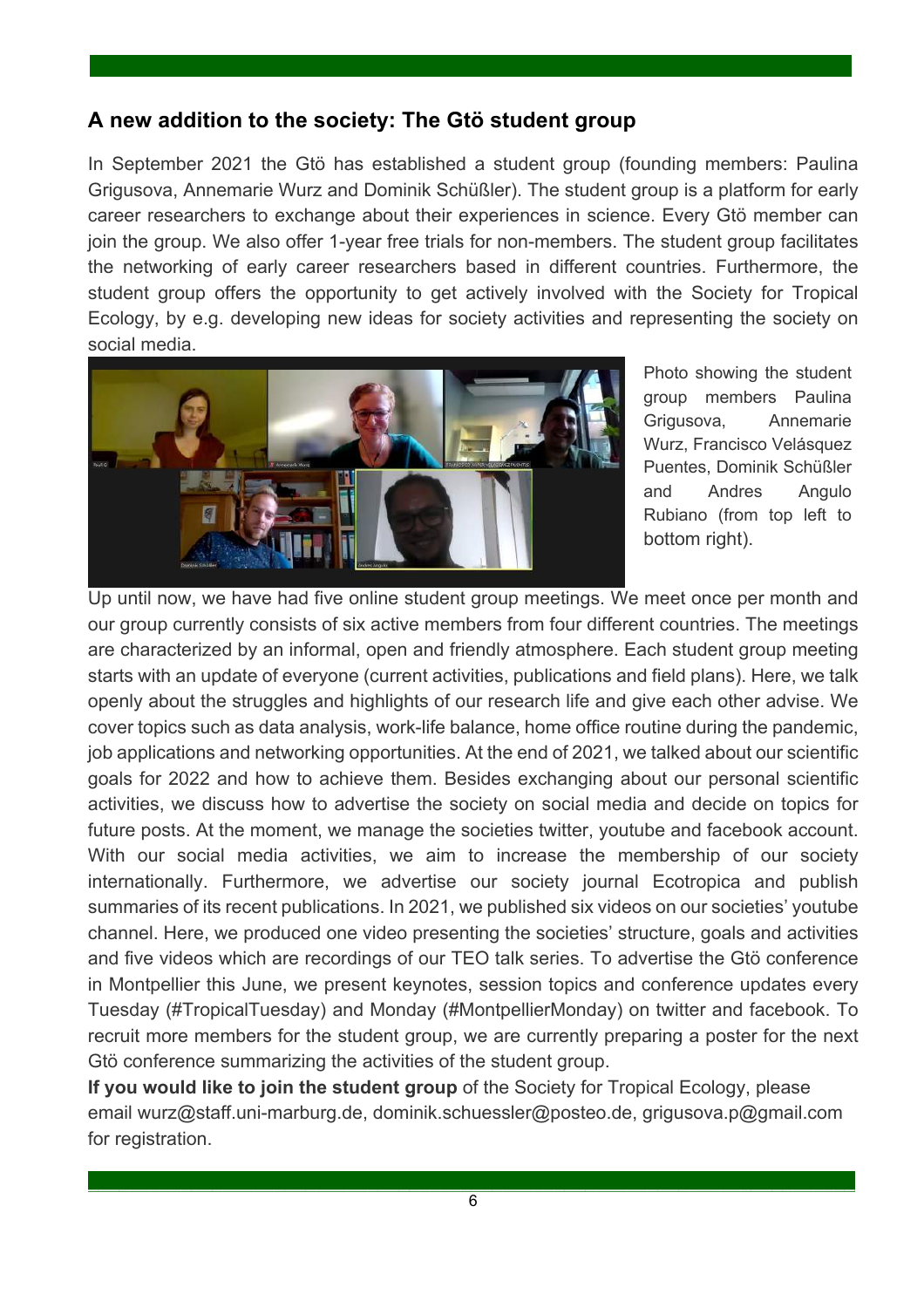#### **TEO – a new series online talks**

Since we all were trapped in our (home) offices in 2021 and in-persona conferences had to be cancelled, we initiated a new series of live online talks and discussions "Tropical Ecology Online (TEO)" in April 2021. Each monthly TEO seminar joint presentations of several early career researchers with one affirmed scientist to a specific topic. We had a great line-up of speakers and topics (see below). Having several experts to one topic at the same time resulted in lively joint discussions and much fruit for thought for everyone. Advertisement via e-mail to our members, via Facebook and Twitter with a topical Tropical-Tuesday thread by the societies' student group attracted audiences between 20 and 60 people from all around the world. Thanks to the student group, five TEO talks were also recorded and videos appeared in the society's YouTube channel. We like to thank all the TEO organizers and chairs, speakers and participants in the discussions. **The TEO team**

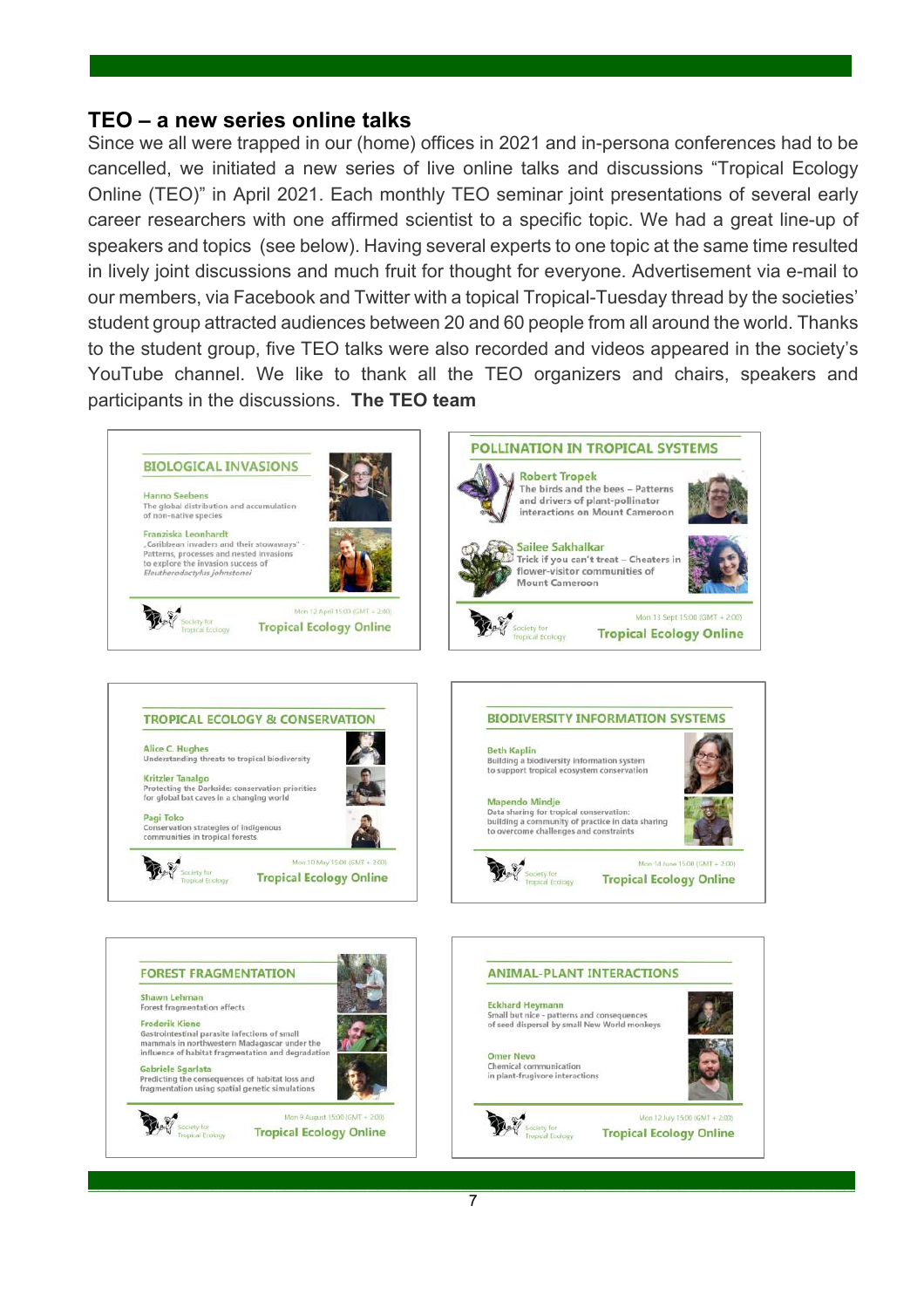# **Social media news: new activities and a steady increase of new followers**

.

**#TropicalTuesday**: Every Tuesday we post society updates, conference information, ecotropica news or recent publications in the field of tropical ecology.

**#MontpellierMonday**: Each Monday until the Gtö conference in June, we post information on the sessions, talks, and conference program.

**#TropiCon21** (3 - 5 November 2021): The TropiCon21 was a twitter conference organized by BES with the theme spatial and temporal scales. The virtual conference included plenaries, individual presentations, lightning Tweets, discussions, and a live Closing Ceremony. The Gtö student group participated in the conference organization by reading abstracts and setting up the tweeting program. During the ongoing conference, the student group provided tweet support by highlighting upcoming tweets, retweeting official conference updates and advertising already published tweets by conference participants.

Up until February 2022, we count 3034 followers on twitter and 2309 followers on facebook. We posted 270 tweets in 2021 up until February 2021.

Gtö on YouTube: We posted a total of six videos on our society youtube channel. Five videos are recordings of our TEO talk series covering the topics pollination in the tropics, forest fragmentation, animal-plant interactions, barriers and gradients in tropical systems and plantherbivore-predator interactions. We also produced a video (length: 3:26 min) featuring our president Pierre-Michel Forget and our two vice presidents Nina Farwig and Pablo OrozcoterWengel presenting the history, goals and activities of the society. We had a total of 378 views on youtube. The TEO talk on forest fragmentation was the most popular one, with 133 views.

# **The Society for Tropical Ecology (***gtö***)**

The Society for Tropical Ecology (Gesellschaft für Tropenökologie, *gtö*), founded in 1987, is Europe's largest scientific association in the field of tropical ecology. It aims to enhance the understanding of the biodiversity and function of tropical ecosystems, and to drive decisionmaking and management at all levels, to safeguard as much as possible of what is left in its original state and to further the development of sustainable forms of use and effective means of rehabilitation through research and its application. The society also aims to promote the conservation and rehabilitation of tropical biodiversity and ecosystems through research and its application. http://www.soctropecol.eu/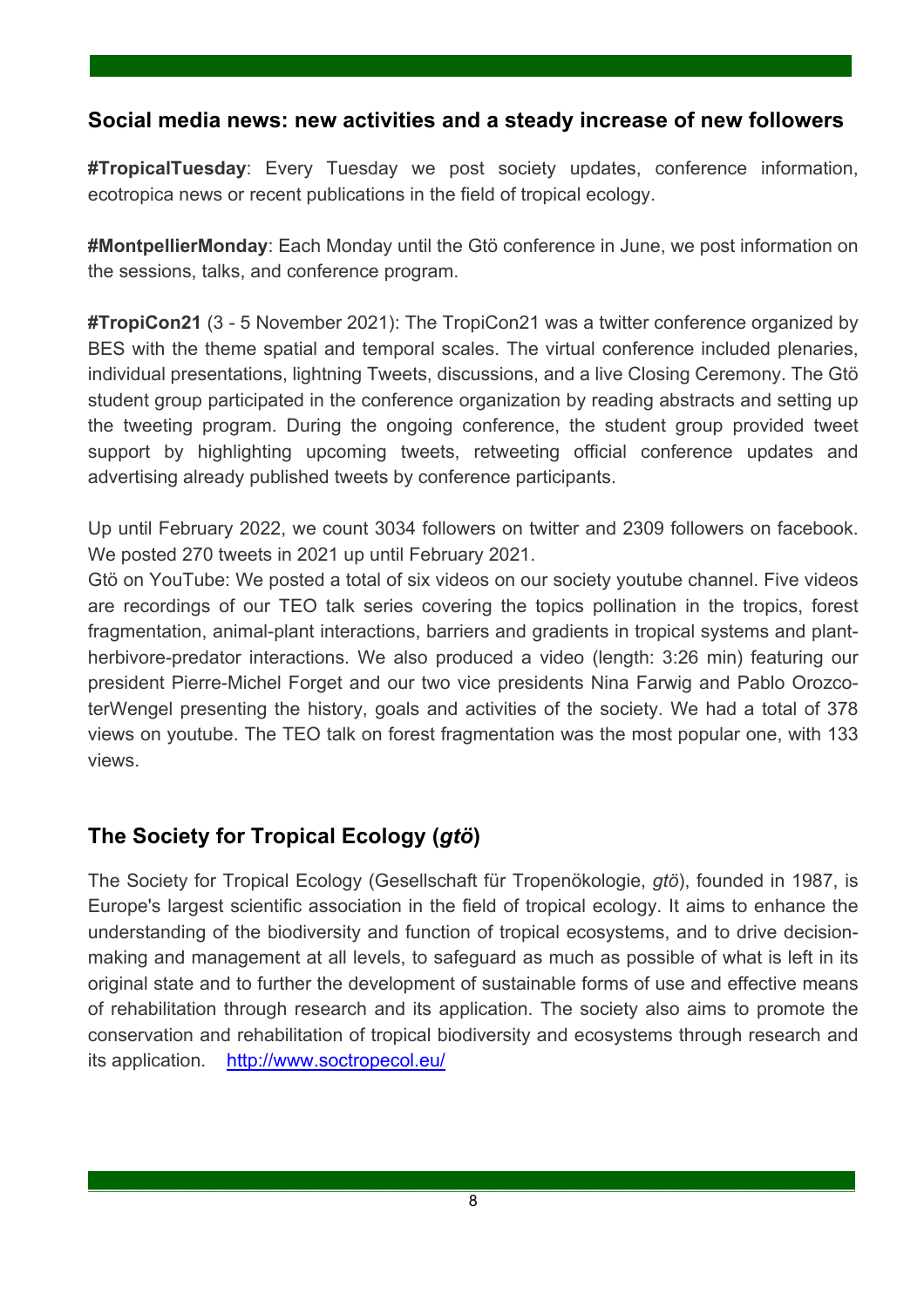# *gtö* **Executive Board**



.

#### **President**

Prof. Dr. Pierre-Michel Forget

Muséum National d'Histoire Naturelle, UMR 7179 CNER-MNHN, 1 avenue du petit château, 91800 Brunoy, France, Phone: +33 160 479246, pierre-michel.forget@mnhn.fr

#### **Vice-President**

Prof. Dr. Nina Farwig

Department of Conservation, Philipps-Universität Marburg, Karl-von-Frisch-Str. 8, 35043 Marburg, Germany, Phone: +49 6421 2823478, farwig@staff.uni-marburg.de

#### **Vice-President**

Dr. Pablo Oroczo-Trwengel, Cardiff School of Biosciences, Cardiff University, The Sir Martin Evans Building, Museum Avenue, Cardiff CF10 3AX, United Kingdom, Phone: +44 29 2087 5206, orozcoterwengelpa@cardiff.ac.uk

#### **Secretary General**

Apl. Prof. Dr. Ute Radespiel Institute of Zoology, University of Veterinary Medicine Hannover, Bünteweg 17, 30559 Hannover, Phone: +49 511 953-8430, ute.radespiel@tiho-hannover.de

#### **Treasurer**

Dr. Simone Pfeiffer, Centre of Biodiversity and Sustainable Land Use, Georg-August Universität Göttingen, Büsgenweg 1, 37077 Göttingen, Phone: +49 551 39 23909, treasurer@soctropecol.eu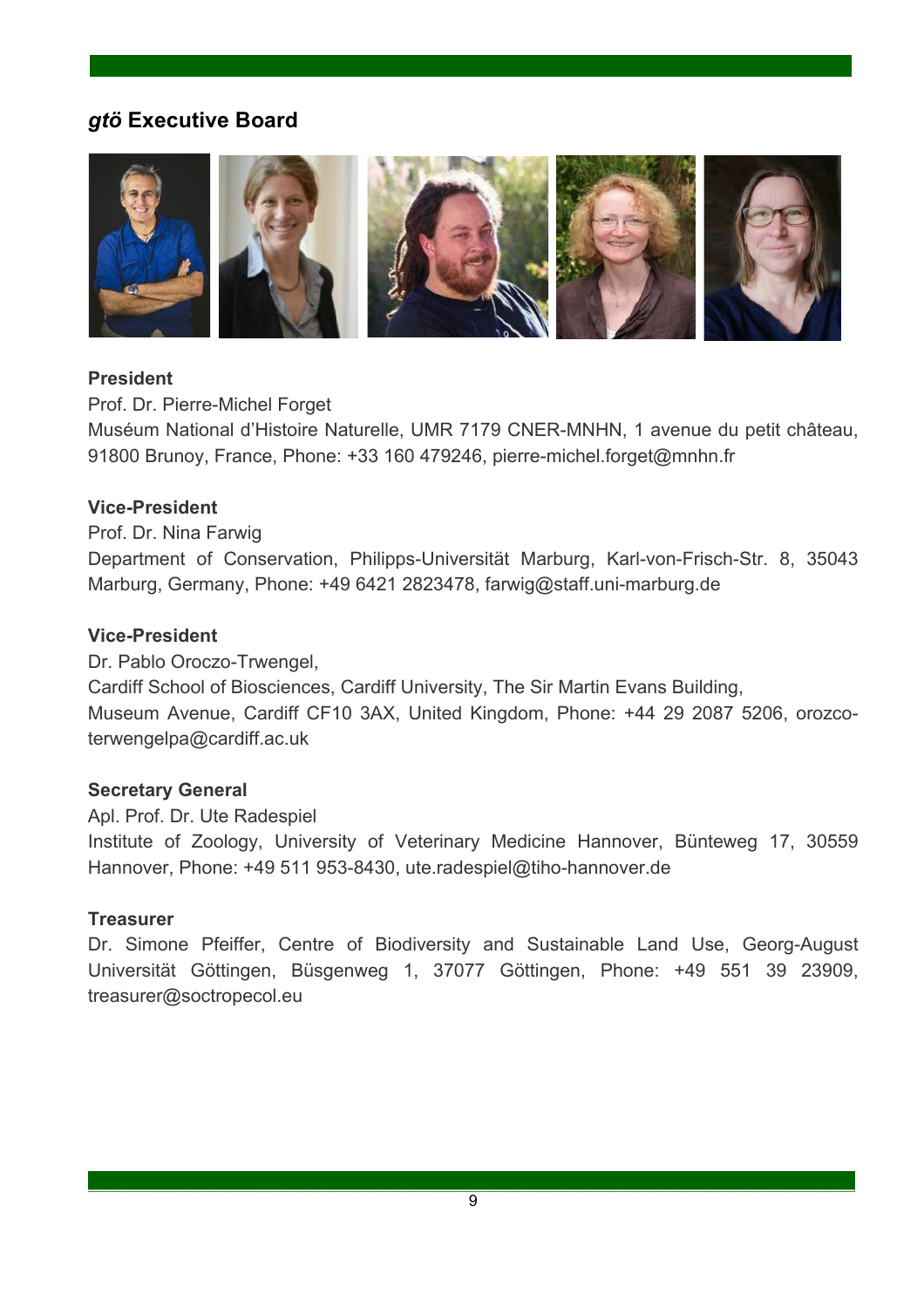# *gtö* **scientific advisory board**

Dr. Melanie Dammhahn, Research Institute of Wildlife Ecology, University of Veterinary Medicine, Austria

.

- Dr. Raffael Ernst, Senckenberg Natural History Collections Dresden, Germany
- MSc. Paulina Grigusova, Philipps University of Marburg, Germany
- Prof. Dr. Eckhard W. Heymann, Deutsches Primatenzentrum Göttingen, Germany –*Ecotropica editor*
- Dr. Jürgen Homeier, University of Göttingen, Germany
- Dr. Sarah Luke, University of Cambridge, UK
- Dr. Eike Lena Neuschulz, Senckenberg Biodiversity and Climate Research Centre, Frankfurt am Main, Germany – *co-speaker of the advisory board and editor of the gtö Newsletter*
- Dr. Vojtech Novotny, University of South Bohemia, Czech Republic
- Dr. Pia Parolin, INRA, Univ. Nice Sophia Antipolis, CNRS, France
- Dr. Katerina Sam, Biology Centre of Czech Republic, Institute of Entomology, Czech Republic
- Prof. Dr. Christine B. Schmitt, University of Passau, Germany
- MSc. Dominik Schüßler, Universität Hildesheim, Germany
- PD Dr. Marco Tschapka, University of Ulm, Germany *–Ecotropica editor*
- MSc. Annemarie Wurz, University of Göttingen, Germany *–Social media*

# **Impressum**

Herausgeber: Society for Tropical Ecology *gtö*

Anschrift: c/o Eike Lena Neuschulz, Senckenberganlage 25, 60325 Frankfurt am Main Redaktion: Eike Lena Neuschulz with contributions of the gtö board and gtö members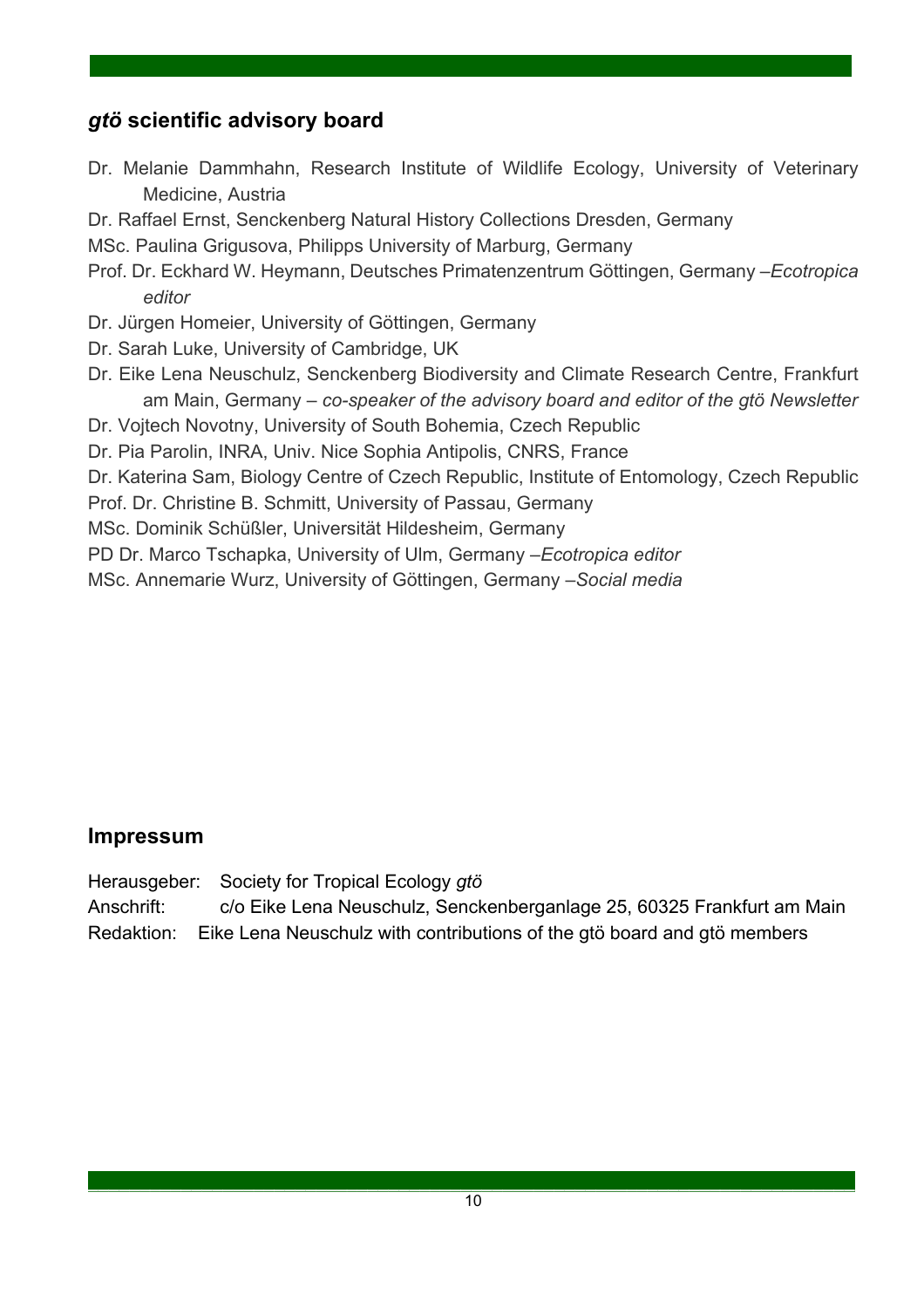# **APPENDIX I: Minutes of the 34th general assembly of the gtö in 2021 via Zoom**

.

Date: Tuesday, 2<sup>nd</sup> February 2021 Start: 15h04 End: 16h40 Place: Zoom - online (link was provided via email to all members on 19th January 2021) Participants: 30 participants at the beginning, 31 members 15 min later

#### Agenda:

1. Opening of the general assembly by the president and approval of the agenda The president welcomes all members to the general assembly and expresses his regret for the lack of direct social contact during these times. The assembly approves the agenda.

2. Election of the assembly's secretary

The secretary general (Ute Radespiel) is elected as the assembly's secretary.

3. Approval of the minutes of the  $33<sup>nd</sup>$  general assembly

The minutes of the 33<sup>rd</sup> general assembly are approved as sent in the last Newsletter, circulated on the 18th December 2020.

#### 4. Report of the executive board on the activities of the society in 2020

President Pierre-Michel Forget reports on the board activities of the year 2020. Ever since the last conference, planned for March 2020 in Leipzig, was cancelled at short notice by the University of Leipzig due to the upcoming CORONA-crisis, the financial consequences of these unforeseeable circumstances turned out to be and still are very challenging for the society. The society held several online board meetings to discuss and decide on these issues in 2020, and even had to obtain legal advice on the matter. Still, the yearly general assembly took place virtually and online on Zoom, even though later than usual, on  $20<sup>th</sup>$  July 2020. At that occasion, the statutes were changed and have by now been fully approved by the authorities. As a consequence, we are now allowed to hold the general assembly and board elections online also in the future. At that July meeting, we also elected our new treasurer Simone Pfeiffer. Over several months, we were repeatedly discussing about the planned gtoe meeting for Prague in 2021, but in September 2020 the decision was taken by the local organizers and the board to also postpone that meeting in view of the actual CORONA-situation. Finally, we are currently discussing new options for increasing visibility of the society together with our new social media responsible in the board, Annemarie Wurz.

#### 5. Report of the treasurer on the financial year 2020

The treasurer Simone Pfeiffer presents her financial report on the year 2020. The official take-over of the office started only last month and there was not a lot of time for preparing everything and getting into office. She received a training for the treasurer job last November and is now well prepared, although there are still plenty of tasks to be completed in the coming months.

Some of the pressing ongoing issues:

Only about 25% of the members payed the membership fees "voluntarily" in 2020. We could not draw the money from individual accounts (SEPA procedure), since (a) the membership database still needs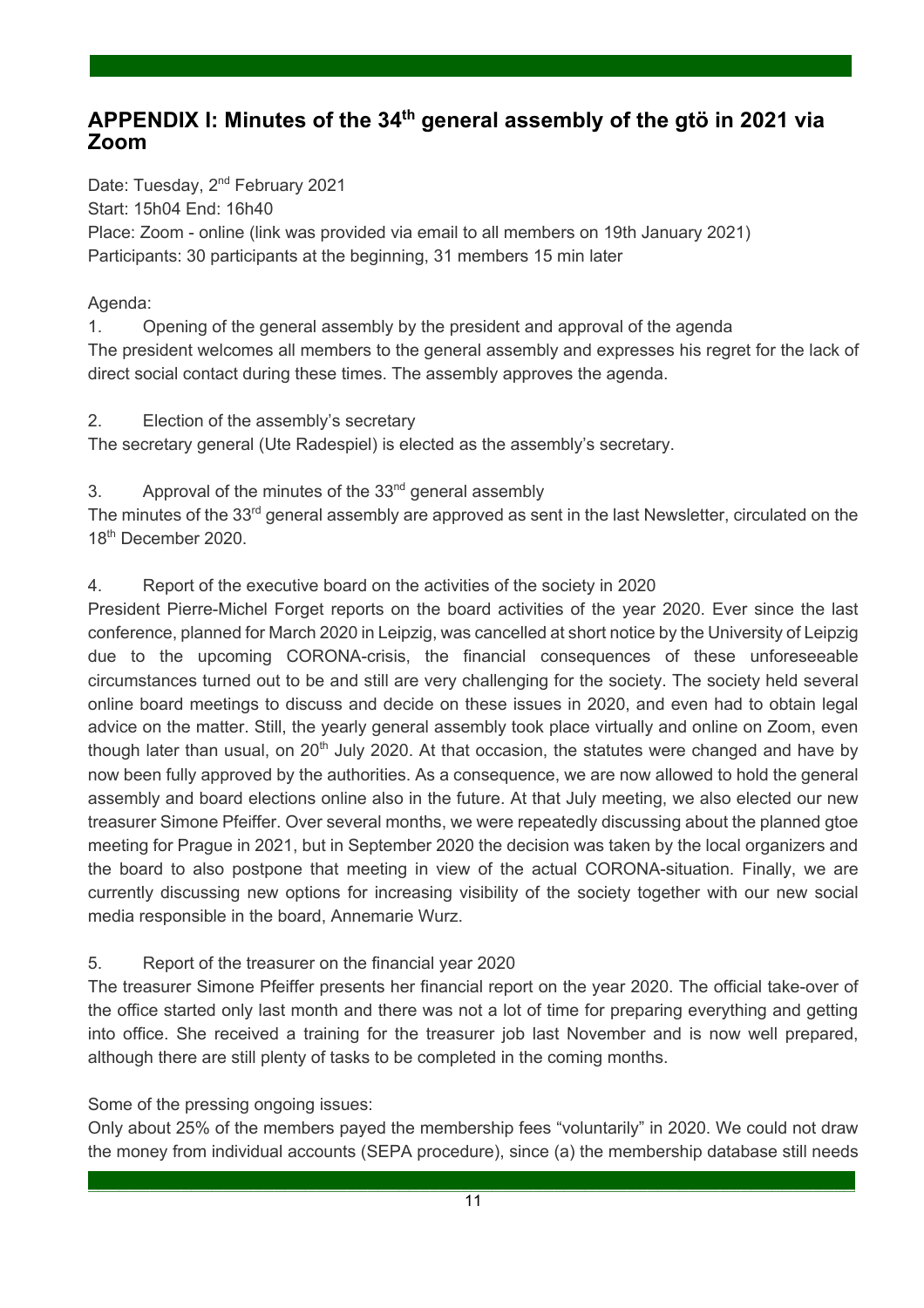a full update, (b) the bank software was changed and requires special adaptations to be used properly, and (c) the official switch between treasurers has not yet been implemented by the bank. However, all paperwork for this latter step is submitted and we wait for this final step to be taken any time.

.

Once the new treasurer is officially authorized to access our bank accounts, she can also connect the main account to a new PayPal account. That we will then be used to collect membership fees via credit card from international members who cannot participate in the SEPA-procedure.

We are also waiting for the final clarification on the renewal of our non-profit status by the German financial authorities, and there is ongoing communication between the former treasurer and the authorities on this matter.

Our accounting and financial reporting system has been adapted by Simone Pfeiffer to the new rules for non-profit organization with regard to tax regulations. The accounting for 2020 is completed and was already presented to the cash accountants and today to the audience (see appendix). Simone Pfeiffer suggests an audit by a tax office as soon as sufficient funds are available.

The financial situation of the gtoe is serious, the assets as of 31.12.2020 were 5,350.50 €. The balance showed a loss of 33,698.42 €. The treasurer presents the details of the accounting for 2020 in four parts (non-profit, special purpose, commercial business, asset management). The individual areas of the revenues-expenses-surplus account show the following:

A. non-profit part: Revenues (membership fees: 9,370.00 €, donations: 5,970.00 € as well as refund of travel expenses of the board: 37.98 €) sum 15,377.98 €; Expenses (software, public relations, journals, communications, research promotion, notary etc.: 4,501.29  $\epsilon$  + Ecotropica costs 2,295.80  $\epsilon$  + transfer of 8,000.00 € to the conference account) sum 14,797.09 €; profit 580.89 €.

B. Special-purpose: conference (VAT-free): Revenues (conference fees less refunds 3,654.75 € + compensation payments from other gtoe accounts 33,000.00 €); Expenses (organization of cancelled meeting & handling of refunds, PR, lawyer: 39.489,20 € + credit card compensation payment: 7,044.86 €); loss 9,878.31 €. The outstanding bills as of 31.12.2020 amount to 5,113.21 €.

C. Commercial business (19 % USt): Revenues (conference dinner) 4,560.00 €; Expenses: refunds due to event cancellation 3,960.00 €; profit 600.00 €.

D. Asset management: income: 0.00 €; expenses € 25,000.00 €; loss 25,000.00 €.

In conclusion, the cancellation of the meeting in Leipzig constituted a major financial challenge for the society which is still ongoing. Although the yearly expenditures for the non-profit part of the society in 2020 were very similar to those in previous years, very high costs emerged for the society from the cancelled conference. Based on these numbers, drawing the membership fees for 2020 and 2021 is of highest priority for the treasurer in the coming months.

The cash audit took place on the 29<sup>th</sup> January 2021 together with the two elected cash accountants. One report and signature has already arrived, the other is on the way.

#### 6. Report of the cash accountants

One of the cash accountants, Dominic Martin, is present and gives his account on the cash audit results. He highly appreciates the huge effort that the new treasurer put into all financial affairs of the society. He certifies that all numbers in the financial report were correct. No deviations between bank accounts and paperwork could be detected and all documentation has been performed correctly. He did not find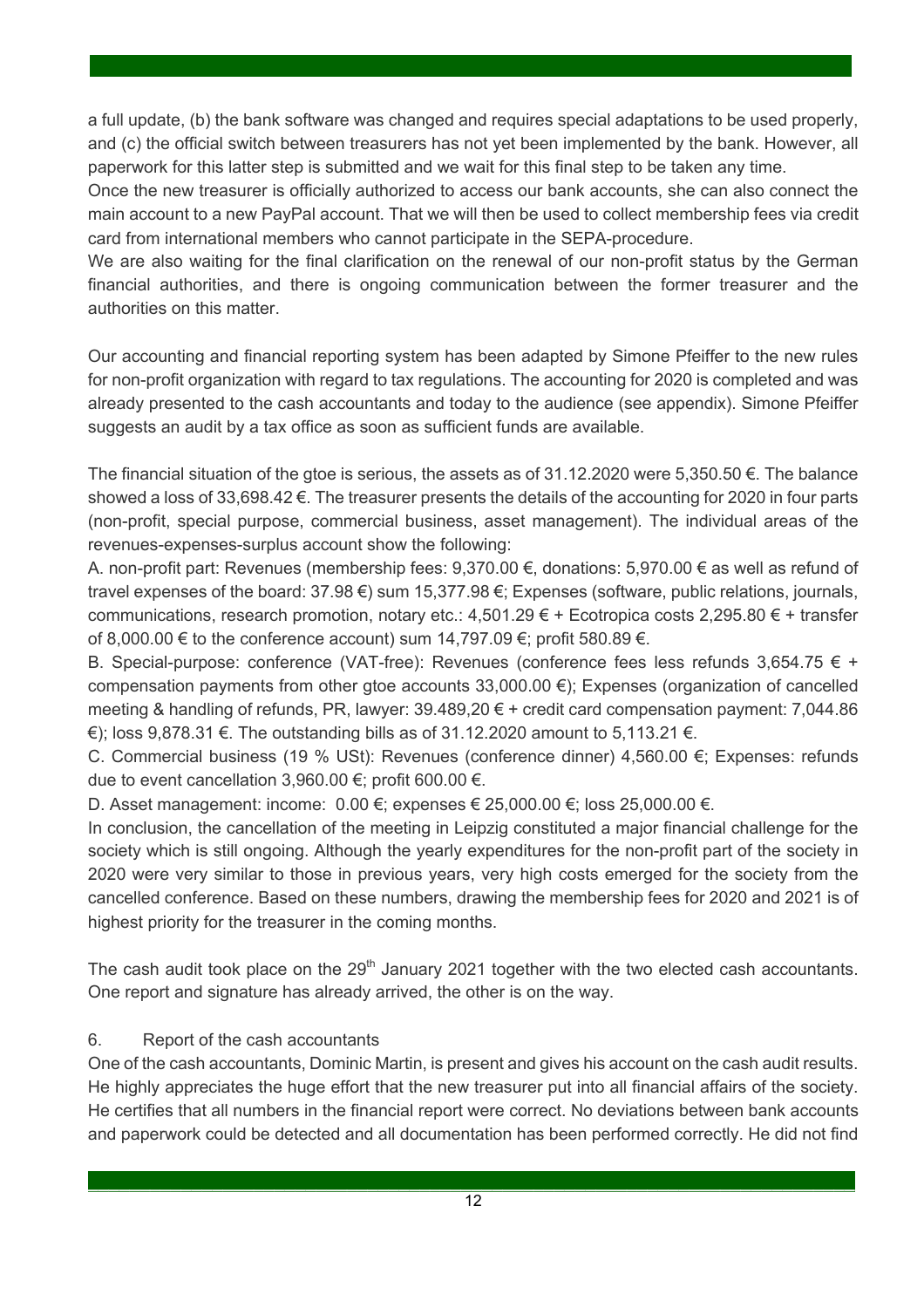anything to criticize in the accounting. However, he emphasizes the very severe situation that the society is facing right now.

.

Question from the audience: Ingo Grass asks why so few members payed the fees last year, and suggests that the fees should be drawn automatically in the future (via SEPA-Lastschriftverfahren), since many members have probably just forgotten about it. The board agrees that this approach is of very high priority.

7. Discharge of the executive board

Mia-Lana Lührs proposes that the executive board should be discharged.

Electronic vote on this question is performed. Results: Yes: 23, No: 0, Abstentions: 8 (31 votes in total)

Decision: the executive board is discharged.

The president thanks all members for the trust and support in these hard times.

8. Report of the advisory board

The speaker of the scientific advisory board, Eike Lena Neuschulz, presents the activities of the scientific advisory board. The complete board met three times (virtually) in 2020, once in March, in July and in September, to advise the executive board on all pressing issues. In addition, two Newsletters were prepared and circulated, one in early summer, which explained the consequences of the CORONA-crisis for the society and prepared the general assembly in July, and one in December in preparation of this general assembly.

9. Election of the executive board members

Every three years, all members of the board need to be (re-)elected. All candidates for the executive board were introduced in due time in the last Newsletter that was circulated on the 18<sup>th</sup> December 2020. There are only five candidates for the five positions in the executive board:

Pierre-Michel Forget for President Nina Farwig for Vice-president Pablo Orozco-terWengel for Vice-president Ute Radespiel for Secretary General Simone Pfeiffer for Treasurer

Therefore, an electronic "group vote" is agreed upon and performed. Results: Yes: 26, No: 0, Abstentions: 5 (31 total votes)

All members of the executive board accept being elected into office and thank for the support.\*

10. Election of the scientific board members

There are 14 candidates for the elections into the Scientific Advisory Board and all candidates were introduced in the last Newsletter that was circulated in due time on the 18<sup>th</sup> December 2020. The candidate names are: Melanie Dammhahn, Raffael Ernst, Paulina Grigusova, Eckhard W. Heymann,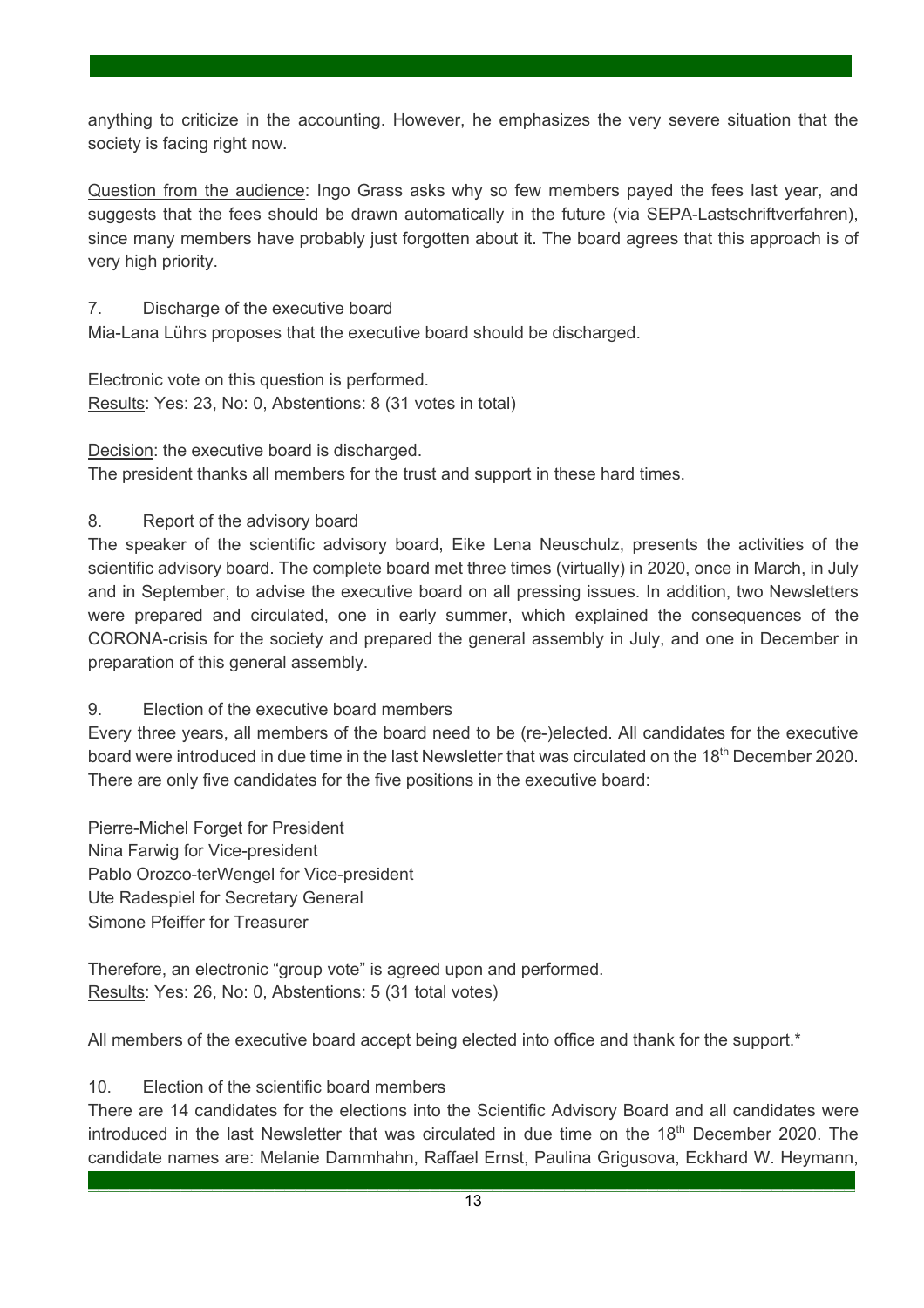Jürgen Homeier, Sarah Luke, Eike Lena Neuschulz, Vojtech Novotny, Pia Parolin, Katerina Sam, Christine B. Schmitt, Dominik Schüssler, Marco Tschapka, and Annemarie Wurz.

.

As the number of candidates does not exceed the number of positions, an electronic "group vote" is agreed upon and performed. Results: Yes: 26, No: 0, Abstentions: 5 (31 total votes)

Decision: All 14 candidates are elected as members of the scientific advisory board of the society. All candidates accept being elected into the board. The president congratulates and welcomes all new & old members of the board!

Two members leave the meeting at this point.

11. Election of the cash accountants

As part of our yearly routines, two cash accountants need to be elected for the coming year. The two previous cash accountants have agreed to perform this duty again. Names of candidates: Dominic Martin, Stefan Hohnwald

An electronic "group vote" is agreed upon and performed. Results: Yes: 27, No: 0, Abstentions: 2 (29 total votes)

Decision: Dominic Martin and Stefan Hohnwald will act as cash accountants for the year 2021.

#### 12. Ecotropica

Eckhard Heymann, as one of the two senior editors of *Ecotropica,* gives a report on the status of *Ecotropica,* which is now a pure online journal. It has been set up on the platform *Online Journal Systems* (OJS). There is full open access, but no publication fees yet. Two volumes are already completed (vol. 21-2019, 22-2020), although the number of contributions is still rather small. Status for 2021 as of 2nd Feb 2021: 1 manuscript published, 9 manuscripts under review, 1 manuscript with decision awaiting.

We now have an ISSN number and a DOI-code for the journal and for all articles. *Ecotropica* is now listed in the "Deutsche Nationalbibliothek" (DNB; German National Library) and the new volumes can be accessed through the DNB. Previous issues will be digitized, once the society has the financial means again.

Ongoing issues: low overall number of manuscripts (the editors would also welcome more field station profiles from all over the world - so far only 4 stations were presented, all from South America. Positive response comes from the members; scientific reviews would also be most welcome); it can be difficult to find reviewers; reviewing often takes too much time and there is so far no automated system of reminding reviewers when deadline is reached; some technical issues still exist with editorial software.

Future perspective: streamlining all steps; registration for *Directory of Open Access Journals*; getting listed in the *Science Citation Index* (requires continuous publication for some years).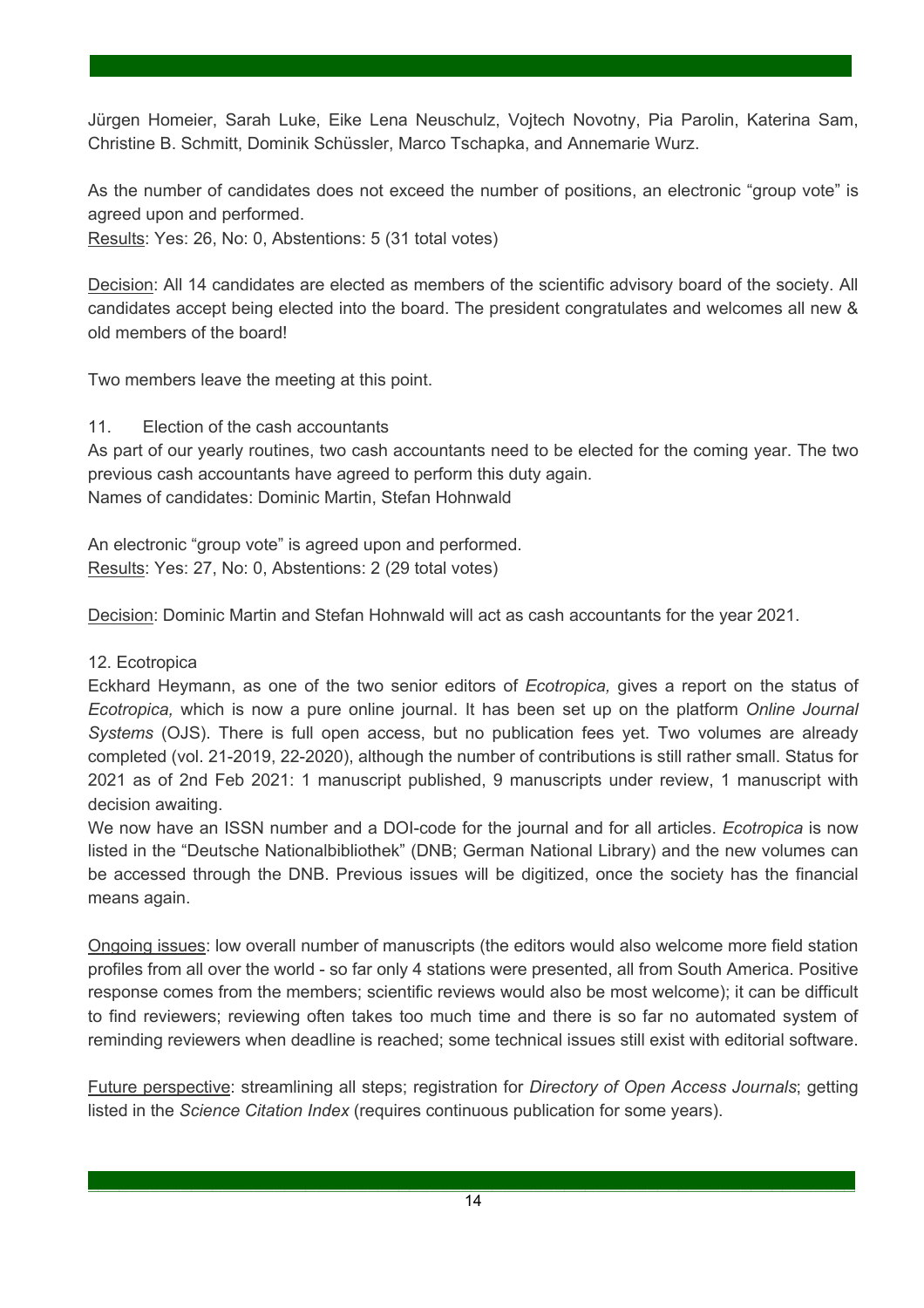Question from audience: How do we advertise this journal? Answer: We use the Twitter and Facebook account of the society, but are always open for suggestions. Annemarie Wurz: we could maybe use email lists/personal networks of members for distributing *ECOTROPICA* news.

.

Question from audience: Do contributions only come from members? Answer: Not always, submissions also come from other countries/continents, seem not to be limited to gtoe members.

Suggestion from audience: Why not add a graphical abstract to each paper – could be used on twitter and facebook for better advertisement. Answer: The editors will find out if that is possible with our platform.

Decision: Further details of advertisement strategies to be discussed during the upcoming board meeting which will take place on  $4<sup>th</sup>$  February 2021.

13. Preparation of future annual meetings

The board started to plan for physical future meetings, since the CORONA-situation likely won't stay like this forever. The president presents a summary of the society's previous meeting locations between 1988-2019. The first real European meeting took place 2015 in Zurich – since then the society has been regularly shifting between German and European locations.

Plans for upcoming meetings:

2022 – Leipzig

2023 – Prague (Vojtech Novotny (present) confirms his invitation to the gtoe on behalf of the conference organizers for 2023 to replace the cancelled meeting in 2021)

2024 – Berlin

2025 – Lisbon (Jorge Palmeirim (present) confirms his invitation to the gtoe for the year 2025)

#### 14. Miscellaneous

President reports on a Twitter-conference that he attended recently. Maybe that could be a possibility for the society in the future to attract and engage more early-career scientists with the society and with a network of tropical ecologists. The board will discuss this idea further.

The president thanks all participants for joining the meeting and closes the session at 16h40.

\*: After the meeting, it turned out that the election of the executive board members had to be repeated because it had to be held separately for each position and a joint vote is not possible according to the statutes. The election was therefore repeated electronically in June 2022 and the results are attached as an additional protocol.

#### **Minutes about the result of the electronic vote on the executive board of the Society for Tropical Ecology in 2021**

An electronic election was performed according to the statutes (§6b of statutes) for all positions of the executive board of the gtö. The candidates have already been introduced to the members in the Newsletter that was circulated on the 18<sup>th</sup> December 2020.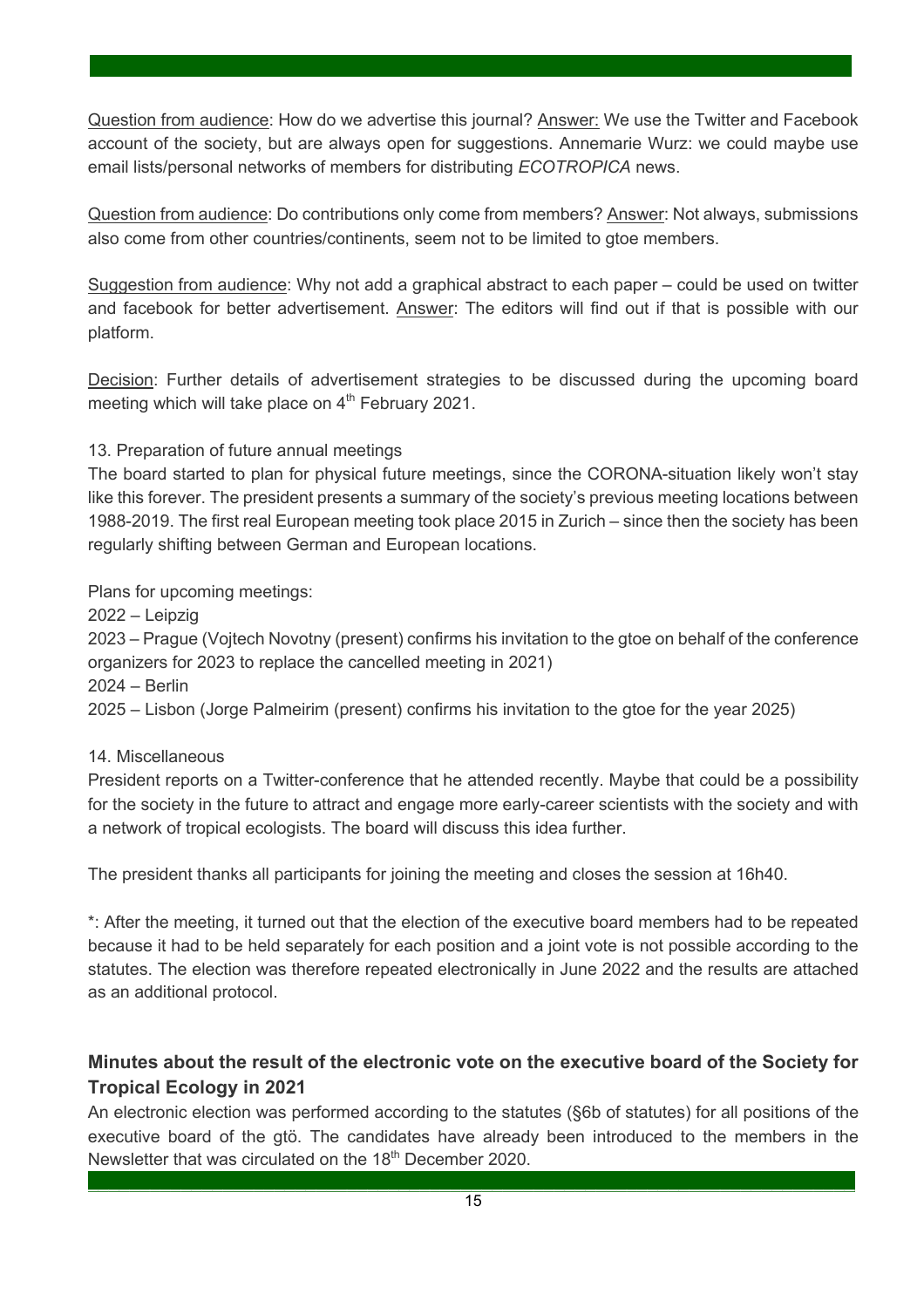There was only one candidate for each of the following positions:

President: Pierre-Michel Forget

Vice-president: Nina Farwig

Vice-president: Pablo Orozco-terWengel

Secretary General: Ute Radespiel

Treasurer: Simone Pfeiffer

Number of members who were asked to submit their vote: 348 persons

Election period: 31<sup>st</sup> May 2021 (17h00 CET) – 28<sup>th</sup> June 2021 (17h00 CET) via the platform *Balotilo* – *online ballots.* Before the beginning of the election, two members (Pia Parolin, Ingo Grass) were asked to act as election observers for the course of the online elections. They could not identify any critical aspect during the course of the election.

.

Votes were registered via the Online-platform ( $n = 105$ ) and via email ( $n = 1$ ).

Number of total votes: 106 (30.5%)

The candidates received the following results:

| Position       | Name                 | Yes | <b>No</b> | Abstention |
|----------------|----------------------|-----|-----------|------------|
| President      | Pierre-Michel Forget | 100 | 3         | 3          |
| Vice-president | Nina Farwig          | 102 | ာ         | っ          |
| Vice-president | Pablo<br>Orozco-     | 89  |           | 16         |
|                | terWengel            |     |           |            |
| Secretary      | Ute Radespiel        | 98  |           |            |
| General        |                      |     |           |            |
| Treasurer      | Simone Pfeiffer      | 101 |           | 4          |

It is hereby stated that all candidates received the necessary majority of votes cast. All candidates have accepted the result of the vote and thank the voters for their trust.

# **Protokoll der 34. Mitgliederversammlung der gtö in 2021 via Zoom**

Datum: Dienstag, 2. Februar 2021 Beginn: 15:00 Uhr, Ende: 16:40 Uhr Ort: Zoom (Der Link wurde an alle Mitglieder am 19. Januar 2021 per E-mail verschickt) Teilnehmer: 30 Teilnehmer\*innen am Anfang, 31 Mitglieder 15 min später

Tagesordnung:

1. Eröffnung der Mitgliederversammlung durch den Präsidenten und Annahme der Tagesordnung Der Präsident Pierre-Michel Forget begrüßt alle Mitglieder zur Mitgliederversammlung und

drückt sein Bedauern darüber aus, dass ein direkter sozialer Kontakt in diesen Zeiten nicht möglich ist. Die Versammlung nimmt die Tagesordnung an.

2. Wahl des Schriftführenden

Die Generalsekretärin Ute Radespiel wird zur Schriftführerin gewählt.

3. Genehmigung des Protokolls der 33. Mitgliederversammlung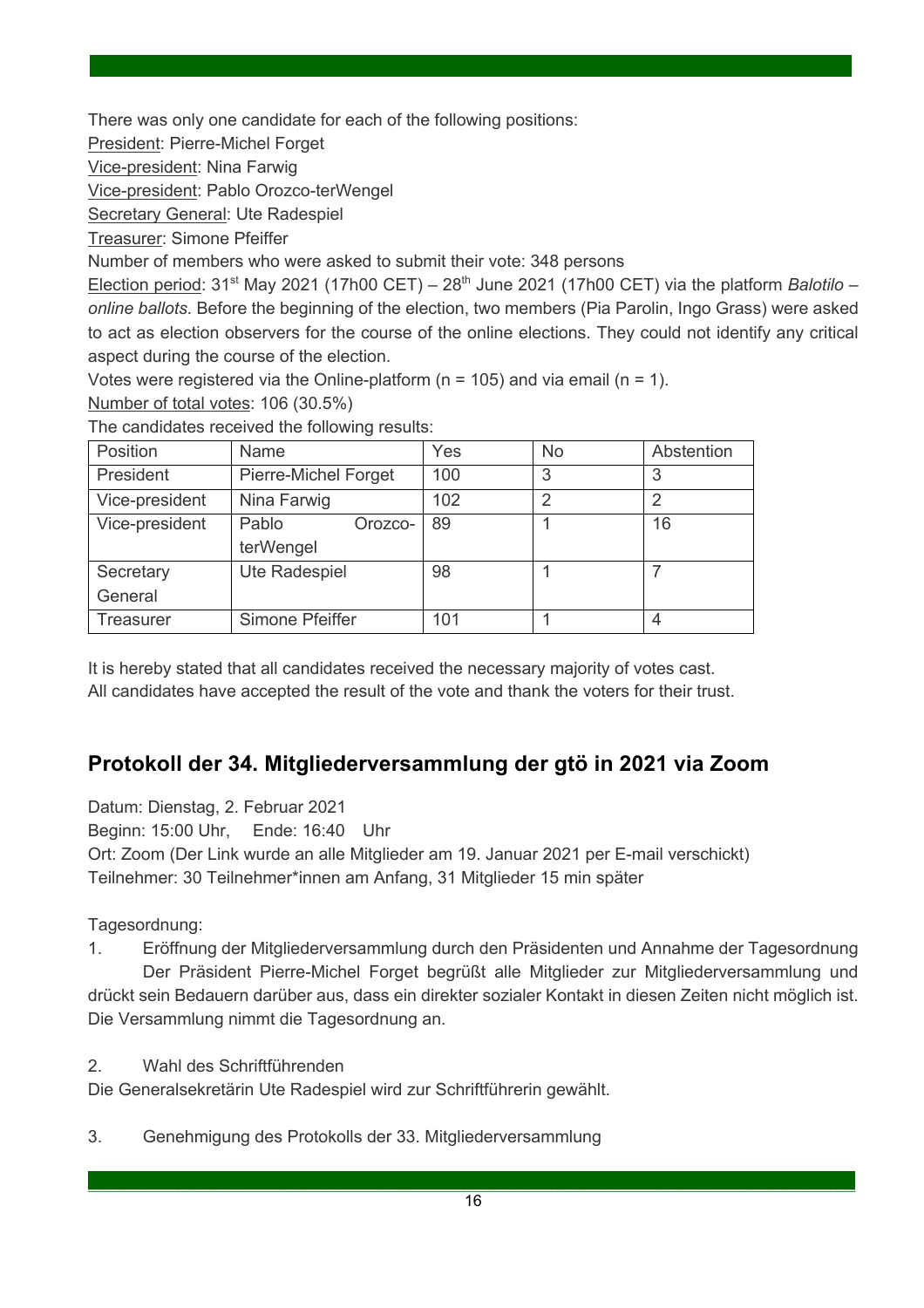Das Protokoll der 33. Mitgliederversammlung wird angenommen in der Form, wie es gedruckt im letzten Newsletter am 18. Dezember 2020 verschickt worden ist.

.

#### 4. Bericht des Präsidiums über die Aktivitäten der Gesellschaft in 2020

Der Präsident Pierre-Michel Forget berichtet über die Aktivitäten des Vorstands im Jahr 2020. Seitdem die letzte Konferenz, die für März 2020 in Leipzig geplant war, kurzfristig wegen der beginnenden CORONA-Krise durch die Universität Leipzig abgesagt wurde, stellen die finanziellen Konsequenzen eine hohe Herausforderung für die Gesellschaft dar und tun es immer noch. Die Gesellschaft führte in 2020 mehrere Vorstandssitzungen durch, um die Folgen für die Gesellschaft zu diskutieren. Zur Abschätzung der Konsequenzen der Konferenz-Absage musste auch rechtlicher Rat eingeholt werden. Immerhin wurde die jährliche Mitgliederversammlung virtuell auf Zoom, wenngleich verspätet, am 20. Juli 2020, durchgeführt. Bei der Gelegenheit wurde die Satzung geändert und in dieser neuen Fassung inzwischen von zuständigen Behörden genehmigt. Als Folge ist es uns jetzt und für die Zukunft offiziell erlaubt, sowohl die Mitgliederversammlung also auch Wahlen online abzuhalten. Bei der letzten Mitgliederversammlung wurde auch unsere neue Schatzmeisterin Simone Pfeiffer gewählt. Während mehrerer Monate wurden die Pläne für eine gtoe Tagung in Prag in 2021 vom Vorstand diskutiert, jedoch wurde im September 2020 im Verbund mit den lokalen Ausrichtern entschieden, auch diese Tagung angesichts der anhaltenden CORONA-Lage zu verschieben. Schließlich wurden zusammen mit unserer neuen Verantwortlichen für soziale Medien, Annemarie Wurz, verschiedene Möglichkeiten diskutiert, um die Sichtbarkeit der Gesellschaft nach außen zu erhöhen.

#### 5. Bericht der Schatzmeisterin zum Geschäftsjahr 2020

Die Schatzmeisterin Simone Pfeiffer gibt ihren Finanzbericht über das Jahr 2020 ab. Die offizielle Übergabe konnte erst vor einem Monat erfolgen und daher gab es nicht viel Zeit zur Vorbereitung aller Unterlagen und zur Einarbeitung. Sie nahm jedoch im November 2020 an einer Fortbildung für Schatzmeister von Vereinen teil und ist jetzt gut vorbereitet auf die Vielzahl von Aufgaben, die in den kommenden Monaten anstehen.

Liste der dringendsten Angelegenheiten:

Leider haben nur ca. 25% der Mitglieder ihren Mitgliedsbeitrag in 2020 "freiwillig" gezahlt. Wir konnten bisher keinen SEPA-Bankeinzug durchführen, da (a) die Mitglieder-Datenbank erst aktualisiert werden muss, (b) die Bank-Software ausgetauscht wurde und spezifische Anpassungen hinsichtlich unserer Datenbank-Inhalte benötigt werden und (c) der offizielle Wechsel des Schatzmeisters noch nicht von unserer Bank bestätigt wurde. Jedoch wurden alle notwendigen Papiere dafür eingereicht und dieser letzte Schritt kann nicht mehr lange dauern.

Sobald die neue Schatzmeisterin Zugriff auf die Bankkonten hat, kann sie diese auch mit einem bereits eingerichteten PayPal-Konto verknüpfen. Dieses wird dann genutzt werden, um Mitgliedsbeiträge über Kreditkarte auch von internationalen Mitgliedern einzufordern, die nicht am SEPA-Verfahren teilnehmen können.

Wir warten noch auf die Erneuerung der Anerkennung unserer Gemeinnützigkeit durch das Finanzamt Frankfurt/Main, und in dieser Sache gibt es fortlaufenden Schriftwechsel zwischen dem vorherigen Schatzmeister und den Behörden.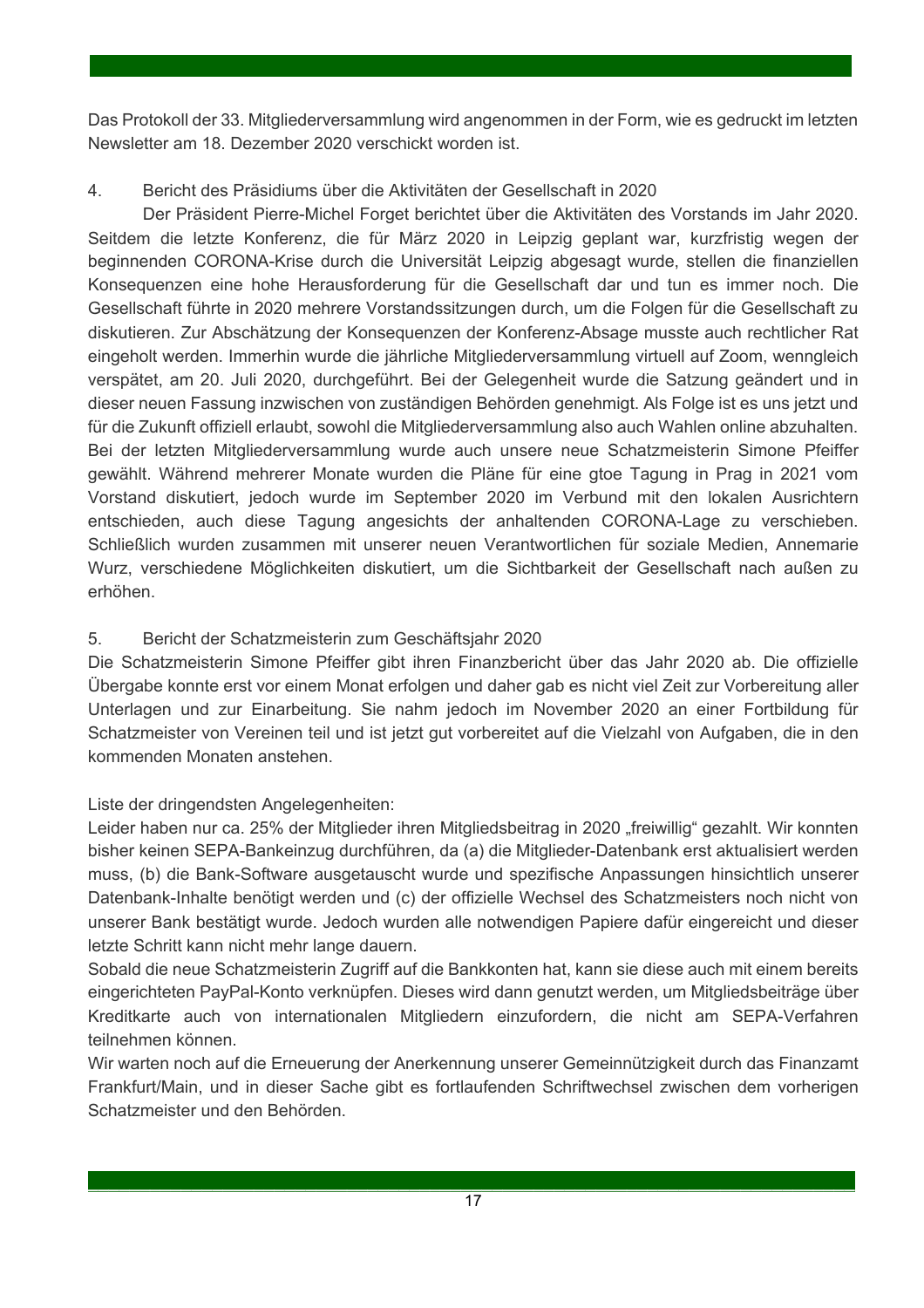Unser Abrechnungssystem wurde von Simone Pfeiffer an die neuen Regeln für gemeinnützige Organisationen hinsichtlich der neuen steuerlichen Vorschriften angepasst. Die Abrechnung für 2020 ist abgeschlossen und wurde bereits den Kassenprüfern und heute auch der Mitgliederversammlung vorgestellt (s. Anhang). Simone Pfeiffer schlägt eine Prüfung durch ein Steuerbüro vor, sobald ausreichend Mittel vorhanden sind.

.

Die finanzielle Situation der gtoe ist prekär, das Vermögen mit Stand 31.12.2020 betrug 5.350,50 €. Die Überschuss-Rechnung ergab einen Verlust von 33.698,42 €. Die Schatzmeisterin präsentiert die Details der Abrechnung für 2020 in vier Teilen (Ideeller Bereich, Zweckbetrieb, wirtschaftlicher Geschäftsbetrieb, Vermögensverwaltung). Die einzelnen Bereiche der Einnahmen-Ausgaben-Überschussrechnung weisen die unten aufgeführten Bilanzen aus.

A. Ideeller Bereich: Einnahmen (Mitgliedsbeiträge: 9.370,00 €, Spenden: 5.970,00 € sowie Reisekostenerstattung des Vorstands: 37,98 €) Summe 15.377,98 €; Ausgaben (Software, Öffentlichkeitsarbeit, Fachjournale, Mitteilungen, Forschungsförderung, Notar u.a. 4.501,29 € + Ecotropica Kosten 2.295,80 € + Transfer von 8.000,00 € auf das Tagungskonto) Summe 14.797,09 €; Gewinn 580,89 €.

B. Zweckbetrieb: Tagung (USt-frei): Einnahmen (Tagungsgebühren abzügl. Rückzahlungen 3.654,75 € + Ausgleichszahlungen aus den anderen gtoe-Konten 33.000,00 €); Ausgaben (Tagungsorganisation & Abwicklung der Absage, Öffentlichkeitsarbeit, Anwaltskosten: 39.489,20 € + Kreditkartenausgleich 7.044,86 €); Verlust 9.878,31 €. Die ausstehenden Verbindlichkeiten zum 31.12.2020 betragen 5.113,21 €.

C. Wirtsch. Geschäftsbetrieb (19% USt): Einnahmen (Gesellige Veranstaltung) 4.560,00 €; Ausgaben: Rückzahlungen wegen Veranstaltungsausfall 3.960,00 €; Gewinn 600,00 €.

D. Vermögensverwaltung: Einnahmen: 0,00 €; Ausgaben 25.000,00 €; Verlust 25.000,00 €.

Zusammenfassend stellte die Absage der Tagung in Leipzig die Gesellschaft vor eine große finanzielle Herausforderung, die sich momentan noch fortsetzt. Auch wenn die jährlichen Ausgaben für den ideellen Bereich der Gesellschaft in 2020 sehr ähnlich zu den Vorjahren waren, haben sich sehr hohe Kosten aus der Absage der Konferenz ergeben. Angesichts dieser Lage hat in den kommenden Monaten der Einzug der Mitgliedsbeiträge für 2020 und 2021 höchste Priorität.

Die Kontenprüfung durch die zwei gewählten Kassenprüfer fand am 29. Januar 2021 statt. Ein Bericht mit Unterschrift ist heute eingegangen, der andere ist unterwegs.

#### 6. Bericht der Kassenprüfenden

Einer der Kassenprüfer, Dominic Martin, ist anwesend und gibt seinen Bericht zur Kassenprüfung ab. Er hebt lobend den großen Einsatz der neuen Schatzmeisterin für die finanziellen Angelegenheiten der Gesellschaft hervor. Er bestätigt, dass alle Zahlen im Jahresabschluss korrekt seien. Es konnten keine Abweichungen zwischen dem Stand der Bankkonten und den Belegen festgestellt werden, und die Kontendokumentation wurde korrekt geführt. Er fand damit keine Kritikpunkte hinsichtlich der Kontoführung der Schatzmeisterin. Er betont jedoch die sehr schwierige gegenwärtige finanzielle Lage der Gesellschaft.

Frage aus dem Kreis der Teilnehmenden: Ingo Grass fragt, warum wohl so wenig Mitglieder die Mitgliedsbeiträge in 2020 gezahlt hätten und schlug vor, dass die Beiträge zukünftig wieder automatisch eingezogen werden sollten (via SEPA-Lastschriftverfahren), weil vermutlich viele Personen die Zahlung einfach vergessen hätten. Der Vorstand stimmt zu, dass dieses Vorgehen eine sehr hohe Priorität habe.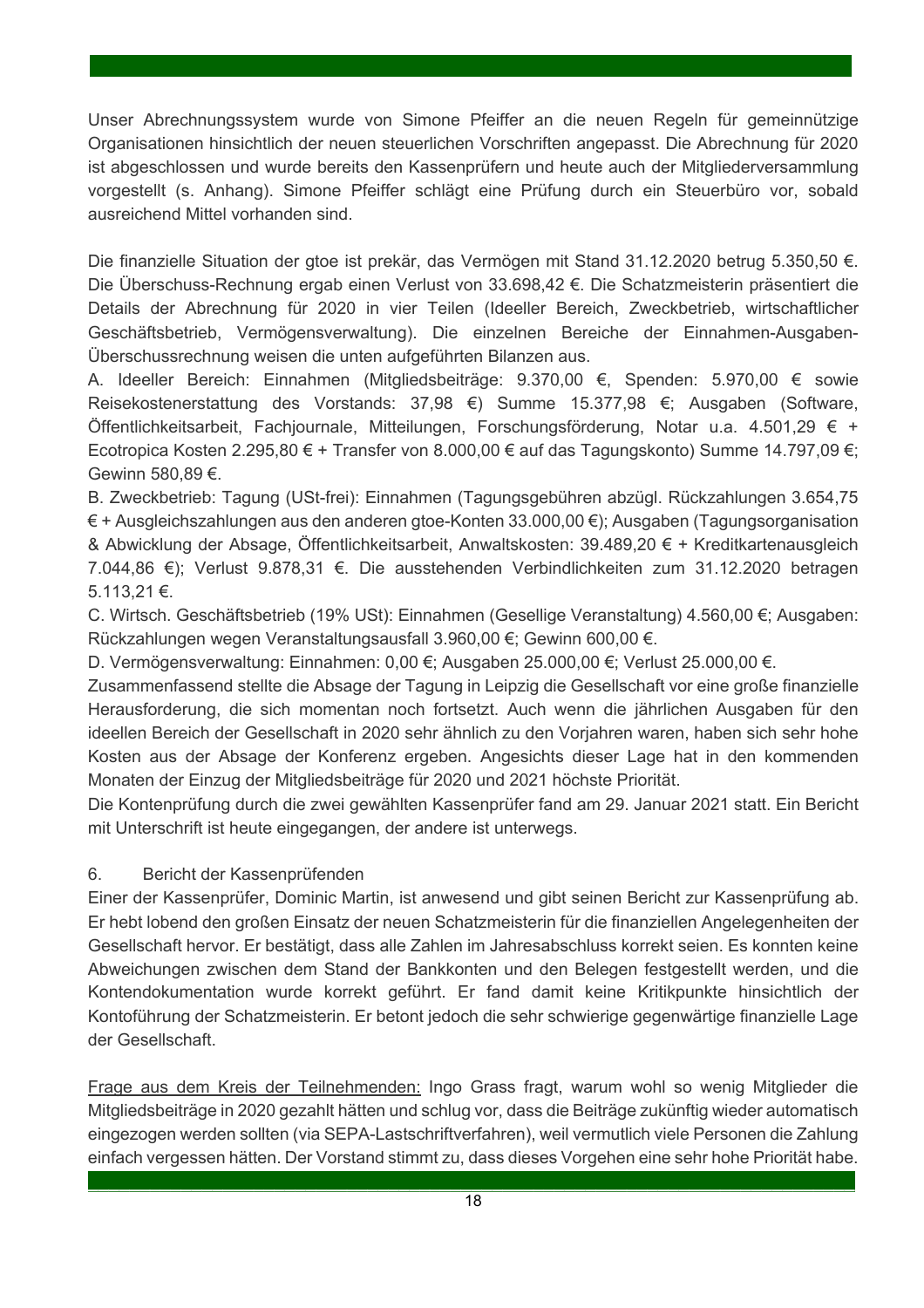#### 7. Entlastung des Präsidiums

Mia-Lana Lührs schlägt die Entlastung des Präsidiums vor.

Die Abstimmung hierzu wurde elektronisch durchgeführt. Ergebnis: Ja: 23, Nein: 0, Enthaltungen: 8 (31 Stimmen insgesamt)

Entscheidung: Das Präsidium ist entlastet!

Der Präsident dankt allen Mitgliedern für das Vertrauen und die Unterstützung in diesen schweren Zeiten.

.

#### 8. Bericht des Wissenschaftlichen Beirats

Die Sprecherin des Wissenschaftlichen Beirats, Eike Lena Neuschulz, stellt die Aktivitäten des Beirats in 2020 vor. Der Beirat traf sich dreimal (virtuell), einmal im März, im Juli und im September, um das Präsidium in allen Problemen und Fragen zu beraten. Zusätzlich wurden zwei Newsletter vorbereitet und verschickt, einer im Frühsommer, der die Konsequenzen der CORONA-Krise für die Gesellschaft beschrieb und die Mitgliederversammlung im Juli vorbereitete. Der zweite Newsletter wurde im Dezember verschickt in Vorbereitung für diese Mitgliederversammlung.

#### 9. Neuwahl des Präsidiums

Alle drei Jahre werden alle Mitglieder des Präsidiums neu gewählt. Alle Kandidaten für das Präsidium wurden rechtzeitig im letzten Newsletter vorgestellt, der am 18. Dezember 2020 verschickt wurde. Es gibt insgesamt fünf Kandidat\*innen für die fünf Positionen im Vorstand:

Pierre-Michel Forget für die Position des Präsidenten

Nina Farwig für die Position der Vize-Präsidentin

Pablo Orozco-terWengel für die Position des Vize-Präsidenten

Ute Radespiel für die Position der Generalsekretärin

Simone Pfeiffer für die Position der Schatzmeisterin

Es wurde eine elektronische Abstimmung für die gesamte Kandidatenliste als Gruppe vorgeschlagen und angenommen. Die anschließende Abstimmung ergab: Ergebnis: Ja: 26, Nein: 0, Enthaltungen: 5 (31 Stimmen insgesamt)

Alle Mitglieder des Präsidiums nehmen die Wahl an und danken für die Unterstützung.\*

#### 10. Neuwahl des Wissenschaftlichen Beirats

Es gibt 14 Kandidat\*innen für die Wahl in den wissenschaftlichen Beirat und alle Kandidat\*innen wurden bereits im letzten Newsletter vorgestellt, der rechtzeitig am 18. Dezember 2020 verschickt worden ist. Die Namen der Kanditat\*innen sind: Melanie Dammhahn, Raffael Ernst, Paulina Grigusova, Eckhard W. Heymann, Jürgen Homeier, Sarah Luke, Eike Lena Neuschulz, Vojtech Novotny, Pia Parolin, Katerina Sam, Christine B. Schmitt, Dominik Schüssler, Marco Tschapka, und Annemarie Wurz.

Da die Anzahl der Kandidaten die Anzahl der möglichen Sitze im Beirat nicht überschreitet, wird auch hier eine "Gruppen-Abstimmung" vorgeschlagen, angenommen, und durchgeführt.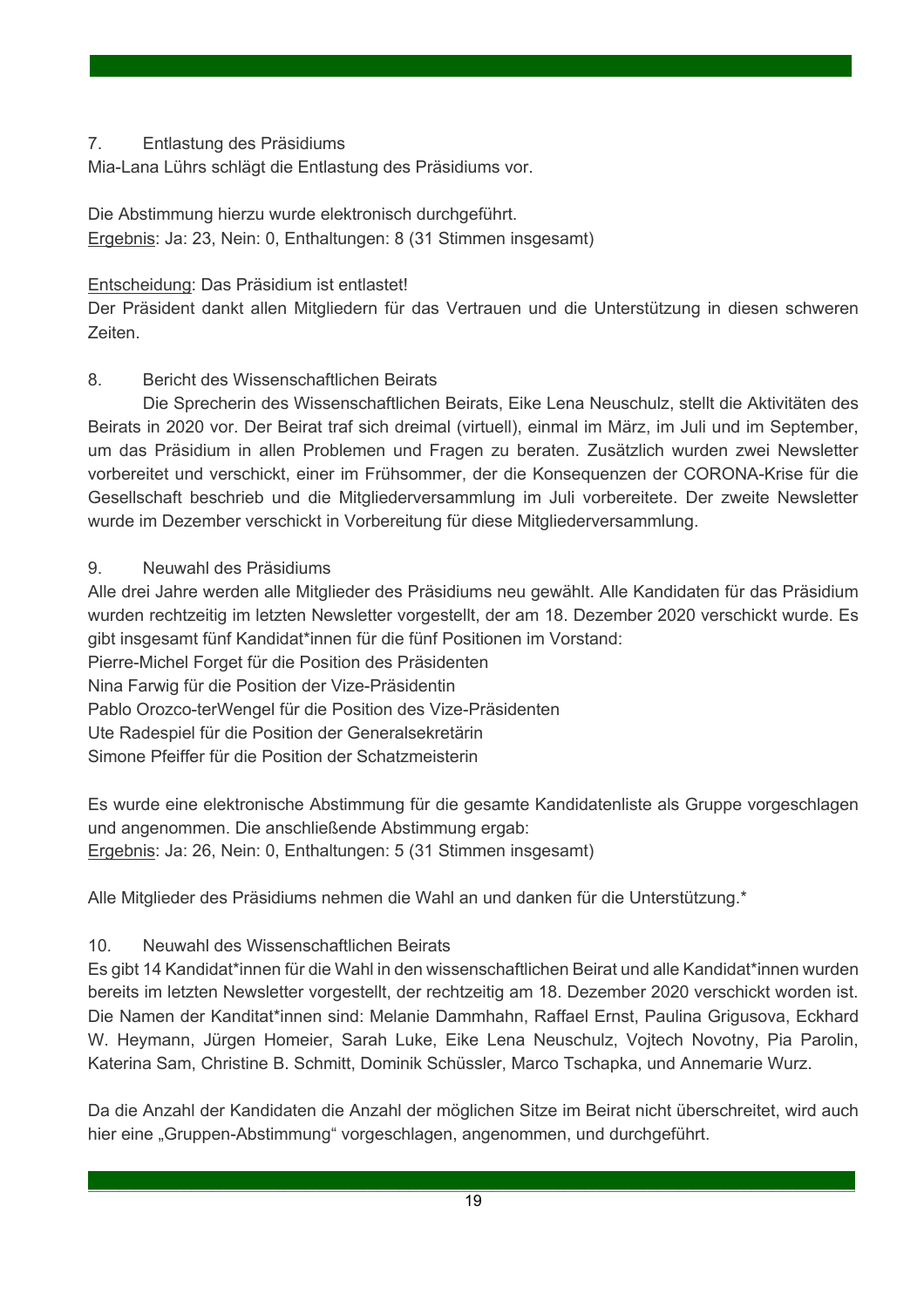Ergebnis: Ja: 26, Nein: 0, Enthaltungen: 5 (31 Stimmen insgesamt)

Entscheidung: Alle 15 Kandidat\*innen wurden zu Mitgliedern des wissenschaftlichen Beirates der Gesellschaft gewählt. Alle Kandidat\*innen nehmen die Wahl an. Der Präsident gratuliert und heißt alle neuen und alten Mitglieder des Beirats willkommen.

.

Zwei Mitglieder verlassen die Versammlung an diesem Punkt.

#### 11. Wahl der Kassenprüfenden

Zwei Kassenprüfer müssen satzungsgemäß jährlich für das nächste Jahr gewählt werden. Die beiden bisherigen Kassenprüfer haben beide zugestimmt, für dieses Amt noch ein weiteres Jahr zur Verfügung zu stehen.

Name der Kandidaten: Dominic Martin, Stefan Hohnwald

Eine elektronische "Gruppenwahl" wird beschlossen und durchgeführt. Ergebnis: Ja: 27, Nein: 0, Enthaltungen: 2 (29 Stimmen insgesamt)

Entscheidung: Dominic Martin und Stefan Hohnwald sind die Kassenprüfer für das Jahr 2021.

#### 12. *Ecotropica*

Eckhard Heymann gibt als einer von zwei Senior-Editoren von *Ecotropica,* die jetzt als pures onlinejournal erscheint, einen Statusbericht ab. Es wurde auf der Plattform *Online Journal Systems* (OJS) aufgesetzt. Artikel erscheinen unter *full open access*, kosten trotzdem bisher nichts. Zwei Ausgaben sind bereits erschienen (vol. 21 in 2019, vol. 22 in 2020), obwohl die Anzahl der Beiträge immer noch relativ klein ist. Status für 2021 zum Stand 2. Februar 2021: 1 Manuskript publiziert, 9 Manuskripte in Begutachtung, 1 Manuskript wartet auf Entscheidung.

Wir haben jetzt eine ISSN Nummer und einen DOI-Code für das Journal und für alle Artikel.

*Ecotropica* ist auch in der Deutschen Nationalbibliothek (DNB) gelistet und neue Ausgaben können durch die DNB bezogen werden. Vorherige Ausgaben werden digitalisiert, sobald die finanziellen Mittel dafür vorhanden sind.

Zu lösende Probleme: Insgesamt werden zu wenig Manuskripte eingereicht (die Editoren würden auch zusätzliche Profile von Feldstationen in verschiedenen Ländern der Erde begrüßen, bisher wurden nur 4 Stationen vorgestellt, davon alle in Süd-Amerika; dieser Vorschlag wird von Anwesenden positiv bewertet.); auch Übersichtsartikel sind hoch willkommen. Es ist manchmal schwierig, passende Reviewer zu finden. Der Review-Prozess dauert noch zu lange und es gibt bisher kein automatisches Erinnerungssystem für Reviewer auf der Plattform. Es gibt noch einige kleinere technische Mängel mit der Plattform.

Zukunftsperspektive: Alle Schritte weiter ebnen, Registrierung beim *Directory of Open Access Journals*; Aufnahme in den *Science Citation Index* (erfordert kontinuierliche Publikation über mehrere Jahre).

Frage aus dem Kreis der Anwesenden: Wie bewerben wir das Journal? Antwort: Wir nutzen die Internet-Seite, und den Twitter- und Facebook-Account der Gesellschaft, aber wir sind offen für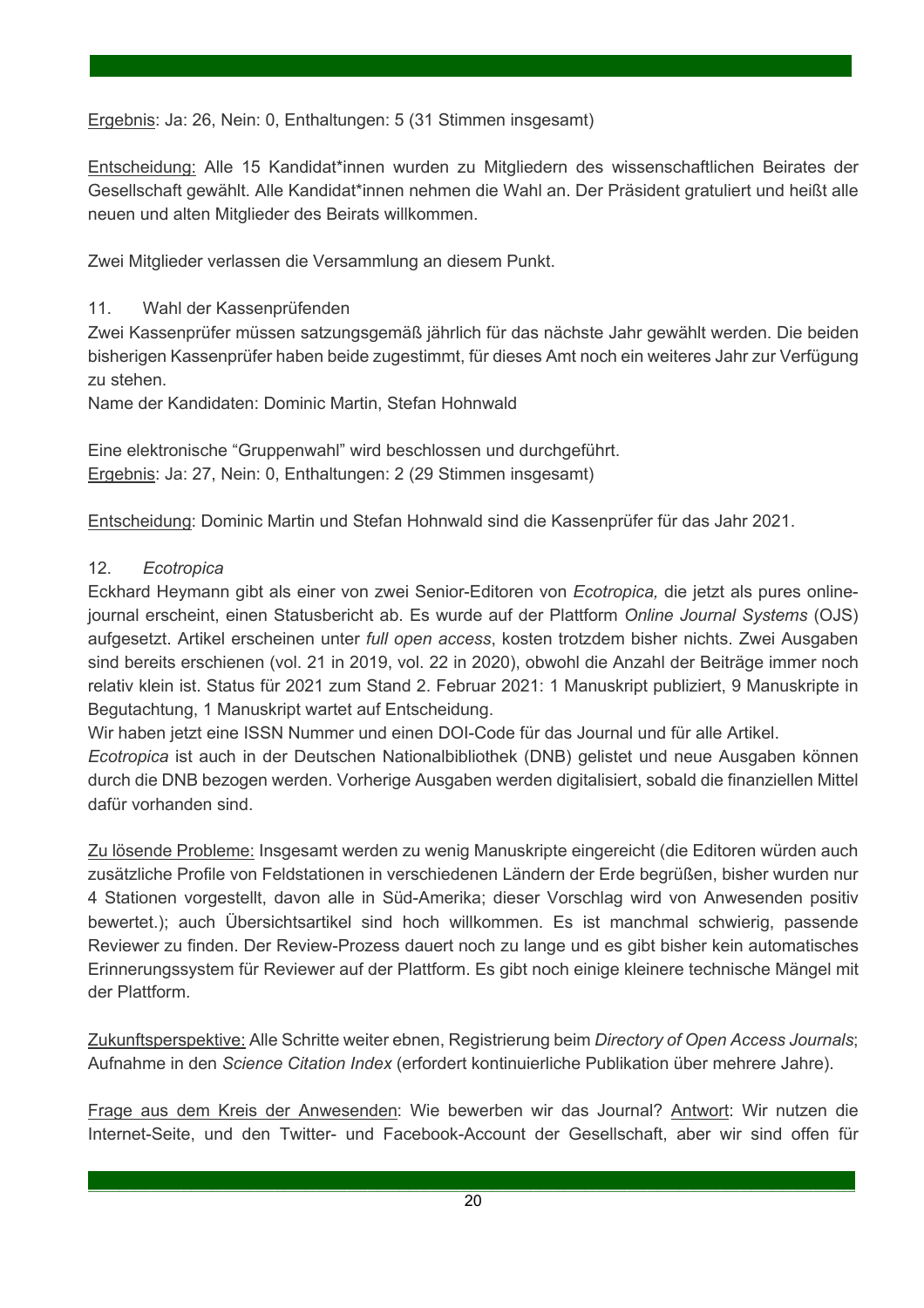Vorschläge. Annemarie Wurz: Wir könnten evtl. *Ecotropica* Neuigkeiten über die E-mail-Listen oder persönlichen Netzwerke der Mitglieder verschicken lassen.

.

Frage aus dem Kreis der Anwesenden: Kommen Beiträge bisher nur von Mitgliedern? Antwort: Nicht immer, Beiträge werden auch aus nicht-europäischen Ländern oder Kontinenten eingereicht und Publikationen scheinen daher nicht auf Mitglieder beschränkt zu sein.

Vorschlag aus dem Kreis der Anwesenden: Könnte man evtl. einen *graphical abstract* jedem Beitrag beigeben? Dieser könnte dann für eine bessere Werbung über Twitter und Facebook sorgen. Antwort: Die Editoren werden herausfinden, ob diese Möglichkeit bei unserer Plattform möglich ist.

Entscheidung: Weitere Details von möglichen Werbestrategien für *Ecotropica* sollen beim nächsten Vorstandstreffen am 4. Februar 2021 besprochen werden.

#### 13. Vorbereitung der zukünftigen Jahrestagungen

Der Vorstand hat bereits mit der Planung für zukünftige Präsenz-Tagungen begonnen, da die CORONA-Situation nicht für immer anhalten kann. Der Präsident stellt kurz vor, wo die Tagungen zwischen 1988 - 2019 stattgefunden haben. Die erste richtige Europäische Tagung fand 2015 in Zürich statt, und seitdem wechselt die Gesellschaft regelmäßig zwischen Tagungsorten in Deutschland und Europäischen Ländern hin und her.

#### Plan für zukünftige Konferenzen:

2022 – Leipzig

2023 – Prag (Vojtech Novotny (anwesend) bestätigt die Einladung an die gtoe im Namen der lokalen Konferenz-Organisatoren für 2023, um die abgesagte Tagung in 2021 nachzuholen)

2024 – Berlin

2025 – Lissabon (Jorge Palmeirim (anwesend) bestätigt seine Einladung an die gtoe für das Jahr 2025)

#### 14. Verschiedenes

Der Präsident berichtet von einer Twitter-Konferenz, an der er vor kurzem teilgenommen hat. Dies könnte evtl. eine Möglichkeit sein, in Zukunft junge Nachwuchswissenschaftler für die Gesellschaft zu interessieren und an das bestehende Netzwerk von Tropenökologen heranzuführen. Der Vorstand wird diese Idee weiter diskutieren.

Der Präsident dankt allen Teilnehmer\*innen für die Teilnahme und schließt die Sitzung um 16:40.

\*: Im Nachgang der Versammlung hat sich herausgestellt, dass die Wahl des Vorstands wiederholt werden musste, weil sie für jede/n Position separat abzuhalten war und eine gemeinsame Abstimmung lt. Satzung nicht möglich ist. Die Wahl wurde daher im Juni 2022 elektronisch wiederholt und die Ergebnisse wurden als zusätzliches Protokoll angehängt.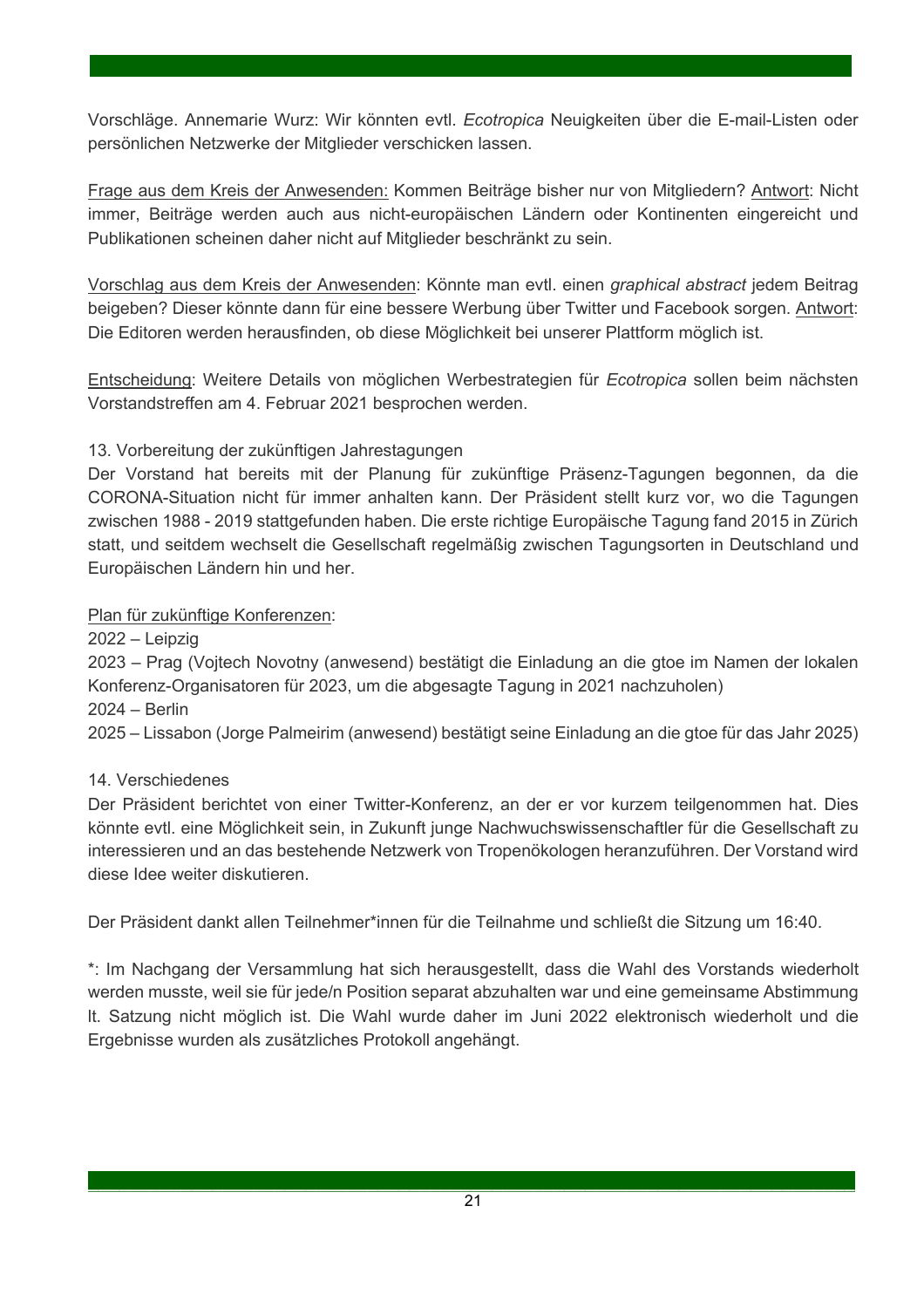# **Protokoll zum Ergebnis der elektronischen Wahl zum Vorstand der Gesellschaft für Tropenökologie e.V. in 2021**

.

Es wurde satzungsgemäß (§ 6b der Satzung) eine elektronische Wahl über alle Positionen des Vorstands abgehalten. Die Kandidatinnen und Kandidaten waren bereits bekannt gegeben worden im Newsletter, der am 18. Dezember 2020 verschickt worden war.

Es standen jeweils ein Kandidat zur Wahl für die folgenden Positionen:

Präsident: Pierre-Michel Forget

Vizepräsidentin: Nina Farwig

Vizepräsident: Pablo Orozco-terWengel

Generalsekretärin: Ute Radespiel

Schatzmeisterin: Simone Pfeiffer

Anzahl der angeschriebenen und damit zur Wahl aufgeforderten Wahlberechtigten: 348 Personen Wahlperiode: 31. Mai 2021 (17.00 Uhr) – 28. Juni 2021 (17.00 Uhr) über die Plattform *Balotilo – online ballots.* Es wurden vor Beginn der Wahl zwei Mitglieder (Pia Parolin, Ingo Grass) als Wahlbeobachter für die online Plattform benannt. Beide haben keine Beanstandungen bei der Durchführung festgestellt. Die Stimmabgabe fand über die Wahlplattform (n = 105) aber auch per email (n = 1) statt. Abgegebene Stimmen: 106 (30,5%)

| Position          | Name                        | Ja  | <b>Nein</b> | Enthaltung |
|-------------------|-----------------------------|-----|-------------|------------|
| Präsident         | <b>Pierre-Michel Forget</b> | 100 | 3           |            |
| Vizepräsidentin   | Nina Farwig                 | 102 | っ           |            |
| Vizepräsident     | Pablo<br>Orozco-            | 89  |             | 16         |
|                   | terWengel                   |     |             |            |
| Generalsekretärin | Ute Radespiel               | 98  |             |            |
| Schatzmeisterin   | Simone Pfeiffer             | 101 |             |            |

Auf die Kandidaten und Kandidatinnen entfielen die folgenden Stimmen:

Damit wird festgestellt, dass alle Kandidaten die erforderliche Mehrheit der abgegebenen Stimmen erlangt haben.

Alle Kandidatinnen und Kandidaten haben die Wahl angenommen und danken den Wählern für ihr Vertrauen.

### **APPENDIX II: Budgetary revenues and expenditures 2020 / Kassenbericht 2020**

| <b>Statement of Revenues and Expenditures</b> | 2020                 |                      |
|-----------------------------------------------|----------------------|----------------------|
| Non-profit part                               | <b>Revenues 2020</b> | <b>Expenses 2020</b> |
| membership fees                               | 9.370,00 $\in$       |                      |
| donations (conference fees not reimbursed)    | 5.970,00 €           |                      |
| Other costs (travel cost refund, interest)    | 37,98€               |                      |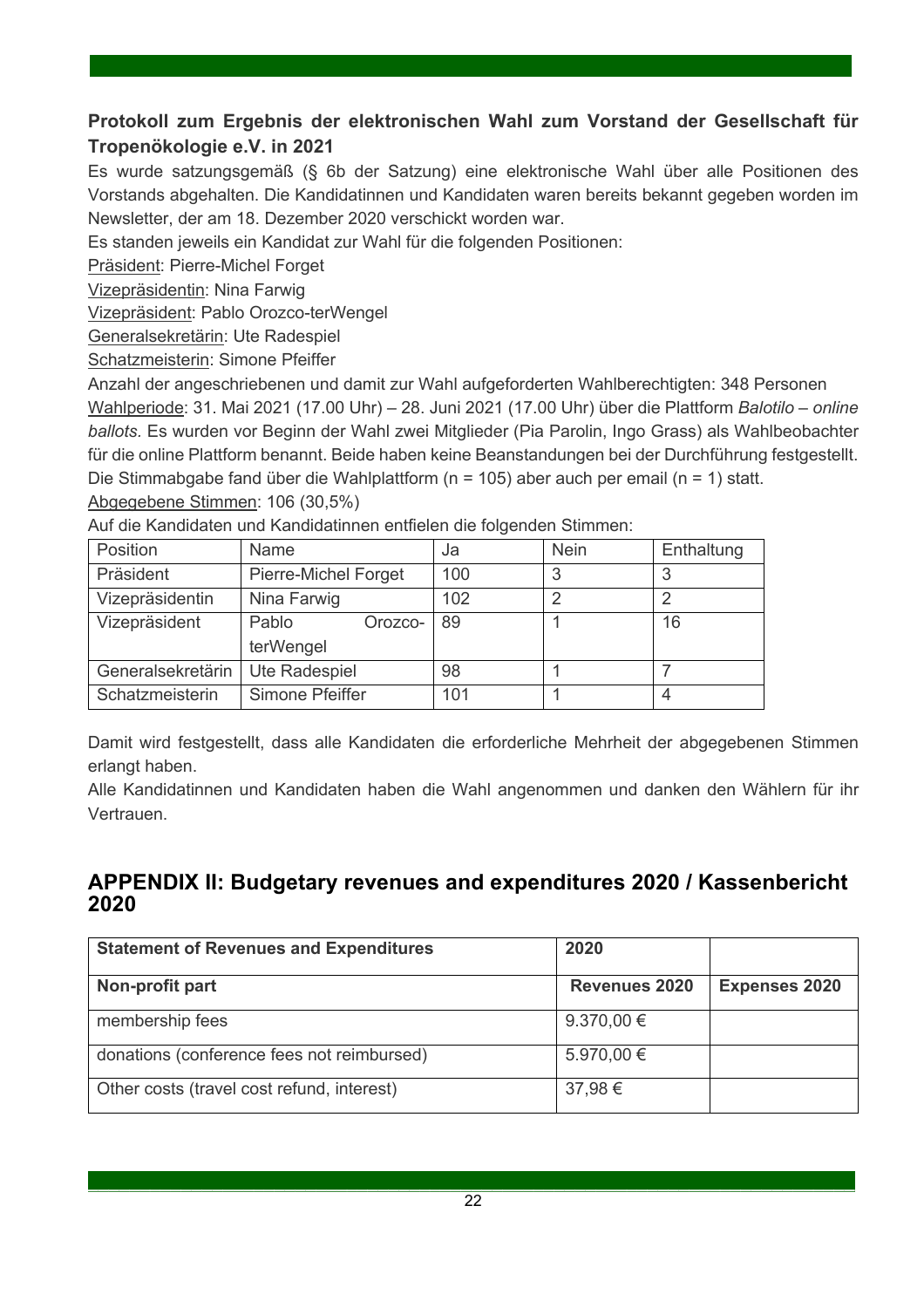| Office software and zoom license, PR, research grant, legal |             | 4.501,29€     |
|-------------------------------------------------------------|-------------|---------------|
| advise for statutes, account charges, journals)             |             |               |
| Ecotropica costs                                            |             | 2.295,80 €    |
| transfer to conference account for special purpose          |             | 8.000,00 €    |
| <b>Gain/loss</b>                                            | 580,89€     |               |
| <b>Special purpose</b>                                      |             |               |
| conference fees for 2020 minus repayments                   | 3.654,75€   |               |
| transfers from gtoe and day-to-day account                  | 33.000,00 € |               |
| Organisation, PR, conference material, legal advise         |             | 39.489,20     |
| credit card compensation                                    |             | 7.044,86 €    |
| <b>Gain/loss</b>                                            |             | -9.879,31 €   |
|                                                             |             |               |
| <b>Commercial Business</b>                                  |             |               |
| conference dinner minus repayment                           | 600,00 €    |               |
| <b>Gain/loss</b>                                            | 600,00€     |               |
| <b>Asset management</b>                                     |             |               |
| interest                                                    | 0,07€       |               |
| transfer to conference account                              |             | 25.000,00 €   |
| <b>Gain/loss</b>                                            |             | -24.999,93€   |
|                                                             |             |               |
| Annual cash flow:                                           |             | $-33.698, 35$ |
|                                                             |             |               |
| Account balance giro (beginning of the year)                | 01.01.20    | 10.513,28 €   |
| Account balance day-to-day money                            | 01.01.20    | 25.047,64€    |
| Account balance conference giro                             | 01.01.20    | 3.488,00 €    |
| Overall account balance (beginning of the year)             | 01.01.20    | 39.048,92 €   |
| Account balance giro (end of the year)                      | 31.12.20    | 5.287,47€     |
| Account balance day-to-day money                            | 31.12.20    | 47,71€        |
| Account balance conference giro                             | 31.12.20    | 15,39€        |
| Overall account balance (end of the year)                   | 31.12.20    | 5.350,57€     |
|                                                             |             |               |
| outstanding bills (to be paid in January 2021)              |             | $-5.113,21$   |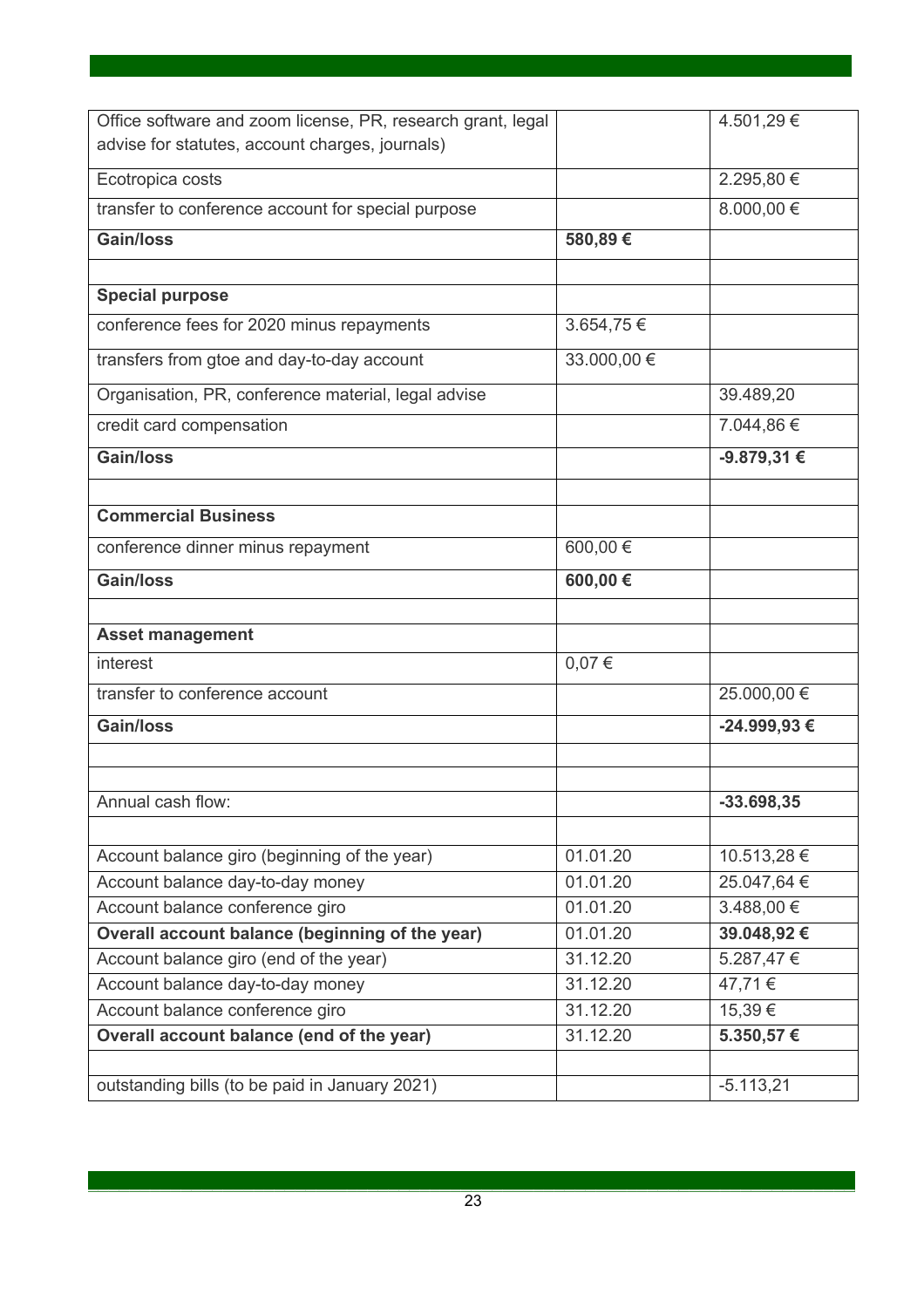| Einnahme-Überschuss-Rechnung                                                                                                                              | 2020           |                 |
|-----------------------------------------------------------------------------------------------------------------------------------------------------------|----------------|-----------------|
| <b>Ideeller Bereich</b>                                                                                                                                   | Einnahmen 2020 | Ausgaben 2020   |
| Mitgliedsbeiträge                                                                                                                                         | 9.370,00 €     |                 |
| Spenden (nicht zurückerstattete Konferenzeinnahmen)                                                                                                       | 5.970,00 €     |                 |
| Reisekosten des Vorstands u.a.                                                                                                                            | 37,98€         |                 |
| Zoomlizenz,<br>Miitgliederverwaltungssoftware,<br>Öffentlichkeits-arbeit,<br>Forschungsförderung,<br>Satzungsrechtsberatung, Bankgebühren, Zeitschriften) |                | 4.501,29€       |
| Ecotropica (Internetauftritt, Artikelrevision)                                                                                                            |                | 2.295,80 €      |
| Überweisung auf Tagungskonto                                                                                                                              |                | 8.000,00 €      |
| <b>Gewinn/Verlust</b>                                                                                                                                     | 580,89€        |                 |
| Zweckbetrieb Tagung Ust.-frei                                                                                                                             |                |                 |
| Tagungsgebühren<br>abzüglich<br>Rückzahlungen<br>2020<br>aufgrund Absage                                                                                  | 3.654,75€      |                 |
| Einzahlungen von Tagesgeld und Hautpkonto                                                                                                                 | 33.000,00 €    |                 |
| Organisation,<br>Öffentlichkeitsarbeit,<br>Material,<br>Rechtsberatung Coronabedingte Absage                                                              |                | 39.489,20       |
| Ausgaben von H. Kuhlmann Kreditkarte                                                                                                                      |                | 7.044,86 €      |
| Gewinn/Verlust                                                                                                                                            |                | $-9.879,31 \in$ |
| wirtschaftlicher Geschäftsbetrieb                                                                                                                         |                |                 |
| Konferenzdinner abzügl. Rückzahlungen                                                                                                                     | 600,00 €       |                 |
| <b>Gewinn/Verlust</b>                                                                                                                                     | 600,00€        |                 |
| Vermögensverwaltung                                                                                                                                       |                |                 |
| Tagesgeld-Zinsen                                                                                                                                          | $0,07 \in$     |                 |
| Überweisung auf Tagungskonto                                                                                                                              |                | 25.000,00 €     |
| <b>Gewinn/Verlust</b>                                                                                                                                     |                | -24.999,93€     |
| Jährlicher Geldfluss:                                                                                                                                     |                | $-33.698, 35$   |
|                                                                                                                                                           |                |                 |